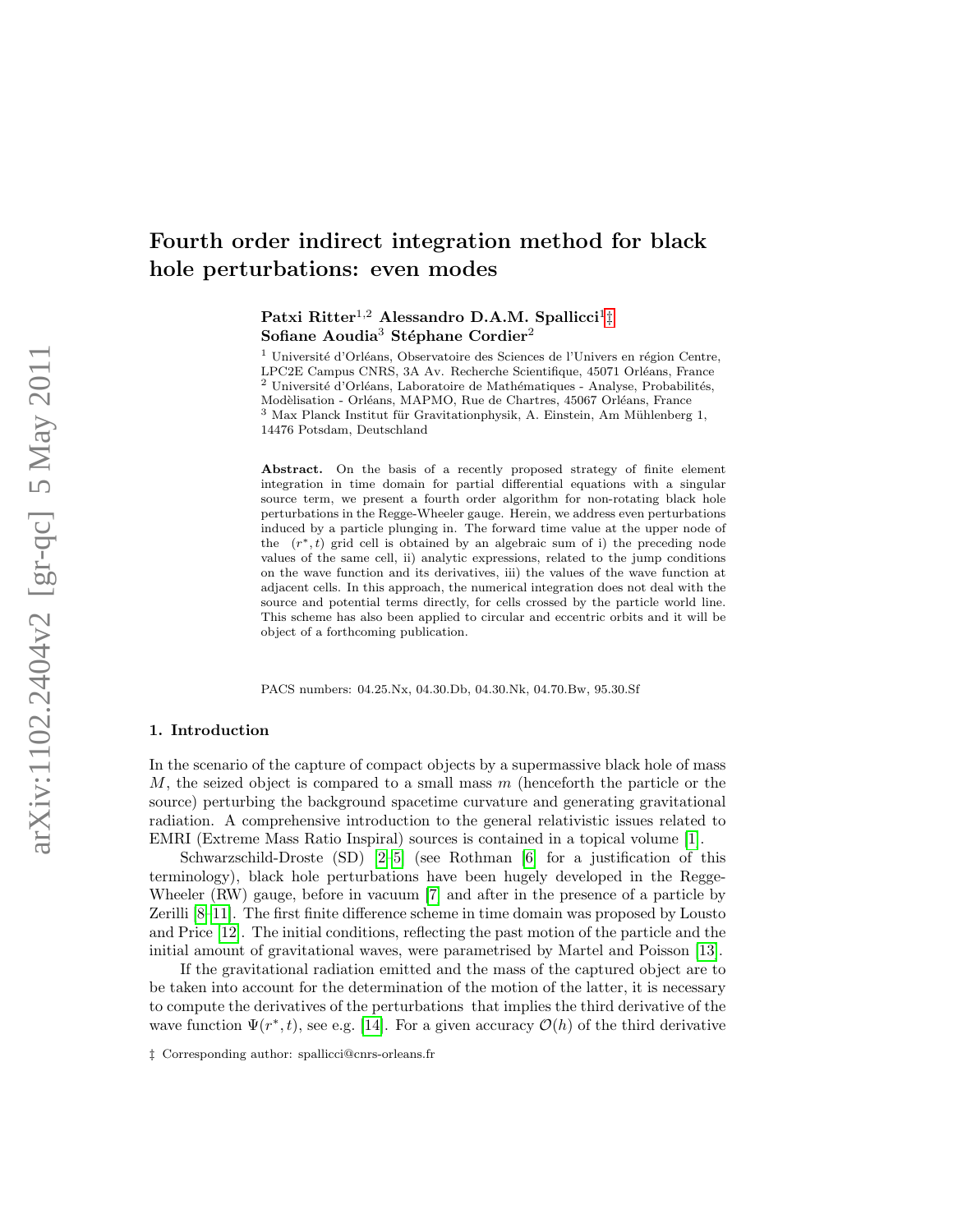of  $\Psi$ , the error on  $\Psi$  itself should be  $\mathcal{O}(h^4)$ . Effectively, the reminder ought to be  $\mathcal{O}(h^5)$ due to the presence in the mesh of the particle that lowers by one more degree the convergence order of the code for geometrical effects [\[15\]](#page-22-3). We have therefore developed a fourth order scheme.

The complexity in assessing the continuity of the perturbations at the position of the particle and the compatibility of the self-force to the harmonic (Lorenz-de Donder $\S$  gauge [\[16,](#page-22-4) [17\]](#page-22-5) has led researchers to convey their efforts to this gauge, as commenced by Barack and Lousto [\[19\]](#page-22-6). Conversely, work in harmonic gauge is made cumbersome by the presence of a system of ten coupled equations which replace the single wave equation of the RW gauge.

We have proposed [\[20,](#page-22-7) [21\]](#page-22-8) a finite element method of integration , in RW gauge, based on the jump conditions that the wave function and its derivatives have to satisfy for the SD black hole perturbations to be continuous at the position of the particle. We first deal with the radial trajectory and the associated even parity perturbations, while in a forthcoming paper we shall present the circular and eccentric orbital cases, referring thus to both odd and even parity perturbations.

The main feature of this method consists in avoiding the direct and explicit integration of the wave equation (the potential and the source term with the associated singularities) whenever the grid cells are crossed by the particle. Indeed, the information on the wave equation is implicitly given by the jump conditions on the wave function and its derivatives. Conversely, for cells not crossed by the particle world line, the integrating method might retain the previous approach by Lousto [\[22\]](#page-22-9) and Haas [\[15\]](#page-22-3). Among the efforts using jump discontinuities, although in a different context, it is worthwhile to mention those of Haas [\[15\]](#page-22-3), Sopuerta and coworkers [\[23–](#page-22-10)[25\]](#page-22-11) getting the self-force in a scalar case. For the geodesic gravitational case, like Sopuerta and coworkers, Jung et al. [\[26\]](#page-22-12), Chakraborty et al. [\[27\]](#page-22-13) rely on spectral methods; Zumbusch [\[28\]](#page-22-14), Field et al. [\[29\]](#page-22-15) use a discontinuous Galerkin method; Hopper and Evans [\[30\]](#page-22-16) work partially in frequency domain. Among recent results not based on jump discontinuities but concerning fourth order time domain codes, the one proposed by Thornburg [\[31\]](#page-22-17) deals with and adaptive mesh refinement, while Nagar and coworkers replace the delta distribution with a narrow Gaussian [\[32,](#page-22-18) [33\]](#page-22-19).

For the computation of the back-action, this method ensures a well behaved wave function at the particle position, since the approach is governed by the analytical values of the jump conditions at the particle position.

In [\[21\]](#page-22-8) we have provided waveforms at infinity and the wave function at the position of the particle at first order. Herein, we focus instead on the improvement of the algorithm at fourth order and refer to [\[21\]](#page-22-8) for all complementary information. The features of this method can be summarised as follows:

- Avoidance of direct and explicit integration of the wave equation (the potential and the source term with the associated singularities) for the grid cells crossed by the particle.
- Improvement of the reliability, since analytic expressions partly replace numerical ones (the replacement is total at first order [\[20,](#page-22-7) [21\]](#page-22-8) ).
- Applicability of the method to generic orbits, assuming that the even and odd wave equations are satisfied by  $\Psi$ , respectively R, being  $C^{-1}$ ||.

<span id="page-1-0"></span>§ FitzGerald is considered to have also identified the harmonic gauge [\[18\]](#page-22-20).

<span id="page-1-1"></span> $\parallel$  A  $C^{-1}$  continuity class element, like a Heaviside step distribution, may be seen as an element which after integration transforms into an element belonging to the  $C^0$  class of functions.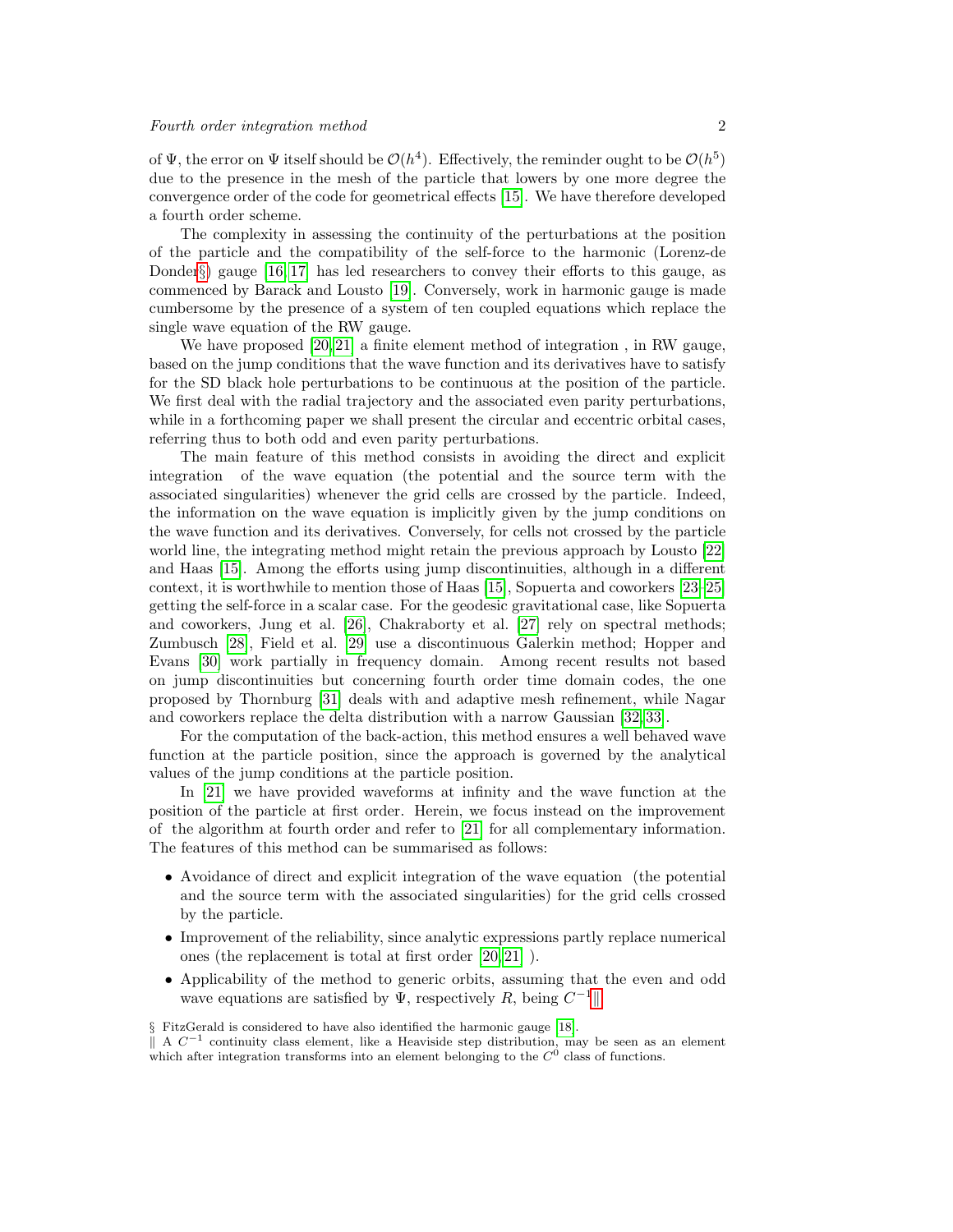Geometric units  $(G = c = 1)$  are used, unless stated otherwise. The metric signature is  $(-, +, +, +)$ .

## 2. The wave equation

The wave function (its dimension is such that the energy is proportional to  $\int_0^\infty \dot{\Psi}^2 dt$ ), in the Moncrief form [\[34\]](#page-22-21) and RW gauge [\[7\]](#page-21-4), is defined by

$$
\Psi_l(t,r) = \frac{r}{\lambda + 1} \left[ K^l + \frac{r - 2M}{\lambda r + 3M} \left( H_2^l - r \frac{\partial K^l}{\partial r} \right) \right],\tag{1}
$$

where  $K(t,r)$  and  $H_2(t,r)$  are the perturbations, and the Zerilli [\[9\]](#page-21-7) normalisation is used for  $\Psi_l$ . The wave equation is given by the operator  $\mathcal Z$  acting on the wave function

<span id="page-2-0"></span>
$$
\mathcal{Z}\Psi^{l}(t,r) = \partial_{r^{*}}^{2}\Psi^{l}(t,r) - \partial_{t}^{2}\Psi^{l}(t,r) - V^{l}(r)\Psi^{l}(t,r) = S^{l}(t,r) ,
$$
 (2)

where  $r^* = r + 2M \ln(r/2M - 1)$  is the tortoise coordinate and the potential  $V^l(r)$  is

$$
V^{l}(r) = \left(1 - \frac{2M}{r}\right) \frac{2\lambda^{2}(\lambda+1)r^{3} + 6\lambda^{2}Mr^{2} + 18\lambda M^{2}r + 18M^{3}}{r^{3}(\lambda r + 3M)^{2}} ,\qquad(3)
$$

being  $\lambda = 1/2(l-1)(l+2)$ . The source  $S^l(t,r)$  includes the derivative of the Dirac distribution (the latter appear in the process of forming the wave equation out of the ten linearised Einstein equations)

$$
S^{l} = \frac{2(r - 2M)\kappa}{r^{2}(\lambda + 1)(\lambda r + 3M)} \times \left\{ \frac{r(r - 2M)}{2U^{0}} \delta' \left[ r - r_{u}(t) \right] - \left[ \frac{r(\lambda + 1) - 3M}{2U^{0}} - \frac{3MU^{0}(r - 2M)^{2}}{r(\lambda r + 3M)} \right] \delta \left[ r - r_{u}(t) \right] \right\} , \tag{4}
$$

 $U^0 = E/(1 - 2M/r_u)$  being the time component of the 4-velocity,  $E = \sqrt{1 - 2M/r_{u0}}$ the conserved energy per unit mass, and  $\kappa = 4m\sqrt{(2l+1)\pi}$ . The geodesic in the unperturbed SD metric  $z_u(\tau) = \{t_u(\tau), r_u(\tau), \theta_u(\tau), \phi_u(\tau)\}\)$  assumes different forms according to the initial conditions. For radial infall of a particle starting from rest at finite distance  $r_{u0}$ ,  $r_u(t)$  is the inverse function in coordinate time t of the trajectory in the background field, corresponding to the geodesic in proper time  $\tau$  (u stands for unperturbed)

$$
\frac{t(r_u)}{2M} = \sqrt{1 - \frac{2M}{r_{u0}}} \sqrt{1 - \frac{r_u}{r_{u0}}} \left(\frac{r_{u0}}{2M}\right) \left(\frac{r_u}{2M}\right)^{1/2} + 2 \arctanh\left(\frac{\sqrt{\frac{2M}{r_u} - \frac{2M}{r_{u0}}}}{\sqrt{1 - \frac{2M}{r_{u0}}}}\right) + \sqrt{1 - \frac{2M}{r_{u0}}} \left(1 + \frac{4M}{r_{u0}}\right) \left(\frac{r_{u0}}{2M}\right)^{3/2} \arctan\left(\sqrt{\frac{r_{u0}}{r} - 1}\right). \tag{5}
$$

The expressions above correspond to those in [\[14\]](#page-22-2), where some of the errors of previously published literature on radial fall are indicated.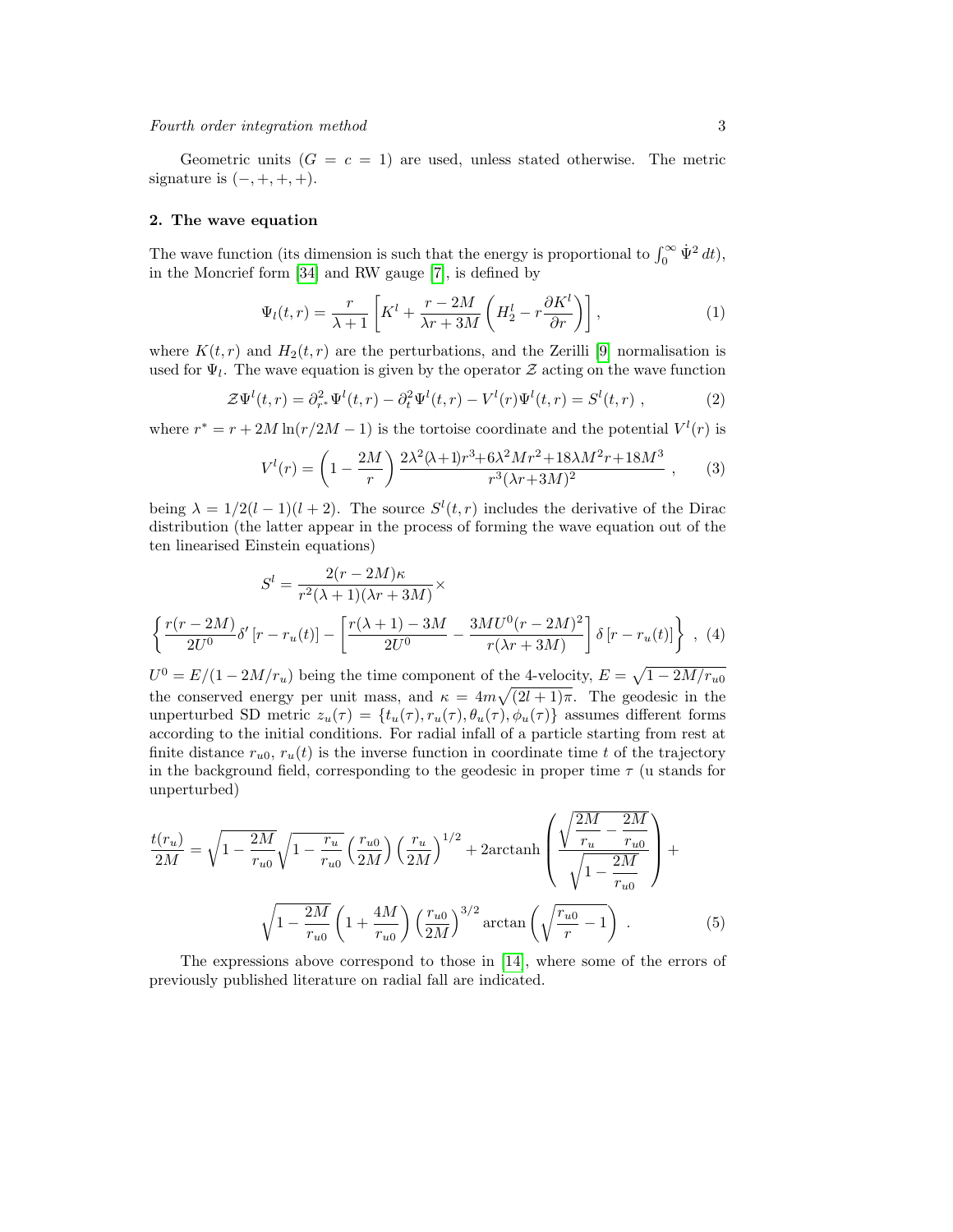#### 3. Jump conditions

From the visual inspection of the Zerilli wave equation [\(2\)](#page-2-0), it is evinced that the wave function  $\Psi$  is of  $C^{-1}$  continuity class (the second derivative of the wave function is proportional to the first derivative of the Dirac distribution, in itself a  $C^{-3}$  class element). Thus, the wave function and its derivatives can be written as (the  $l$  index is dropped henceforth for simplicity of notation)

$$
\Psi = \Psi^+ \Theta_1 + \Psi^- \Theta_2 , \qquad (6)
$$

$$
\Psi_{,r} = \Psi_{,r}^{+} \Theta_1 + \Psi_{,r}^{-} \Theta_2 + (\Psi^{+} - \Psi^{-}) \delta , \qquad (7)
$$

$$
\Psi_{,t} = \Psi_{,t}^{+} \Theta_1 + \Psi_{,t}^{-} \Theta_2 - \dot{r}_u \left( \Psi^{+} - \Psi^{-} \right) \delta \;, \tag{8}
$$

$$
\Psi_{,rr} = \Psi_{,rr}^{+} \Theta_1 + \Psi_{,rr}^{-} \Theta_2 + 2 \left( \Psi_{,r}^{+} - \Psi_{,r}^{-} \right) \delta + \left( \Psi^{+} - \Psi^{-} \right) \delta' , \qquad (9)
$$

$$
\Psi_{,tt} = \Psi_{,tt}^{+} \Theta_1 + \Psi_{,tt}^{-} \Theta_2 - 2 \dot{r}_u \left( \Psi_{,t}^{+} - \Psi_{,t}^{-} \right) \delta - \ddot{r}_u \left( \Psi^{+} - \Psi^{-} \right) \delta + \dot{r}_u^2 \left( \Psi^{+} - \Psi^{-} \right) \delta', \text{(10)}
$$
\n
$$
\Psi_{,tr} = \Psi_{,tr}^{+} \Theta_1 + \Psi_{,tr}^{-} \Theta_2 + \left( \Psi_{,t}^{+} - \Psi_{,t}^{-} \right) \delta - \dot{r}_u \left( \Psi_{,r}^{+} - \Psi_{,r}^{-} \right) \delta - \dot{r}_u \left( \Psi^{+} - \Psi^{-} \right) \delta', \text{(11)}
$$

where in shortened notation  $\Theta_1 = \Theta[r - r_u(t)]$ , and  $\Theta_2 = \Theta[r_u(t) - r]$  are two Heaviside step distributions, while  $\delta = \delta [r - r_u(t)]$  and  $\delta' = \delta' [r - r_u(t)]$  are the Dirac delta - and its derivative - distributions. The dot and the prime indicate time and space derivatives, respectively.

#### 3.1. Jump conditions from the wave equation

For the computation of back-action effects, we need first order derivatives of the perturbations and thus third order wave function derivatives. To this end, we operate directly on the wave equation, Eq. [2.](#page-2-0) The source term is cast in the following form

$$
S(t,r) = G(t,r)\delta + F(t,r)\delta' = \tilde{G}_{r_u(t)}\delta + F_{r_u(t)}\delta',\qquad(12)
$$

where  $\tilde{G}_{r_u(t)} = G_{r_u(t)} - F'_{r_u(t)}$  and one of the properties of the Dirac delta distribution, namely  $\phi(r)\delta'[r-r_u(t)]=\phi_{r_u(t)}\delta'[r-r_u(t)]-\phi_{r_u(t)}'\delta[r-r_u(t)]$ , has been used at the position of the particle. The determination of the jump conditions imposes the transformation of Eq. [2](#page-2-0) into the corresponding equation in  $(r,t)$  domain (the tortoise coordinate can't be inverted). Turning to the r variable, we get  $(f = 1 - 2M/r)$ 

$$
\partial_{r^*}^2 \Psi = f f' \partial_r \Psi + f^2 \partial_r^2 \Psi
$$
  
= 
$$
\left[ f f' \Psi_{,r}^+ + f^2 \Psi_{,rr}^+ \right] \Theta_1 + \left[ f f' \Psi_{,r}^- + f^2 \Psi_{,rr}^- \right] \Theta_2 + f f' \left( \Psi^+ - \Psi^- \right) \delta
$$
  
+ 
$$
2 f^2 \left( \Psi_{,r}^+ - \Psi_{,r}^- \right) \delta + f^2 \left( \Psi^+ - \Psi^- \right) \delta', \tag{13}
$$

$$
\partial_t^2 \Psi = \Psi_{,tt}^+ \Theta_1 + \Psi_{,tt}^+ \Theta_2 - 2\dot{r}_u \partial_t \left( \Psi^+ - \Psi^- \right) \delta - \ddot{r}_u \left( \Psi^+ - \Psi^- \right) \delta + \dot{r}_u^2 \left( \Psi^+ - \Psi^- \right) \delta', \tag{14}
$$

$$
V\Psi = V\Psi^+\Theta_1 + V\Psi^-\Theta_2 \tag{15}
$$

The notation [Ψ] stands for the difference  $(\Psi^+ - \Psi^-)_{r_u}$  and a likewise notation is used for the derivatives at the point  $r_u$ . Equating the coefficients of  $\delta'$ , and owing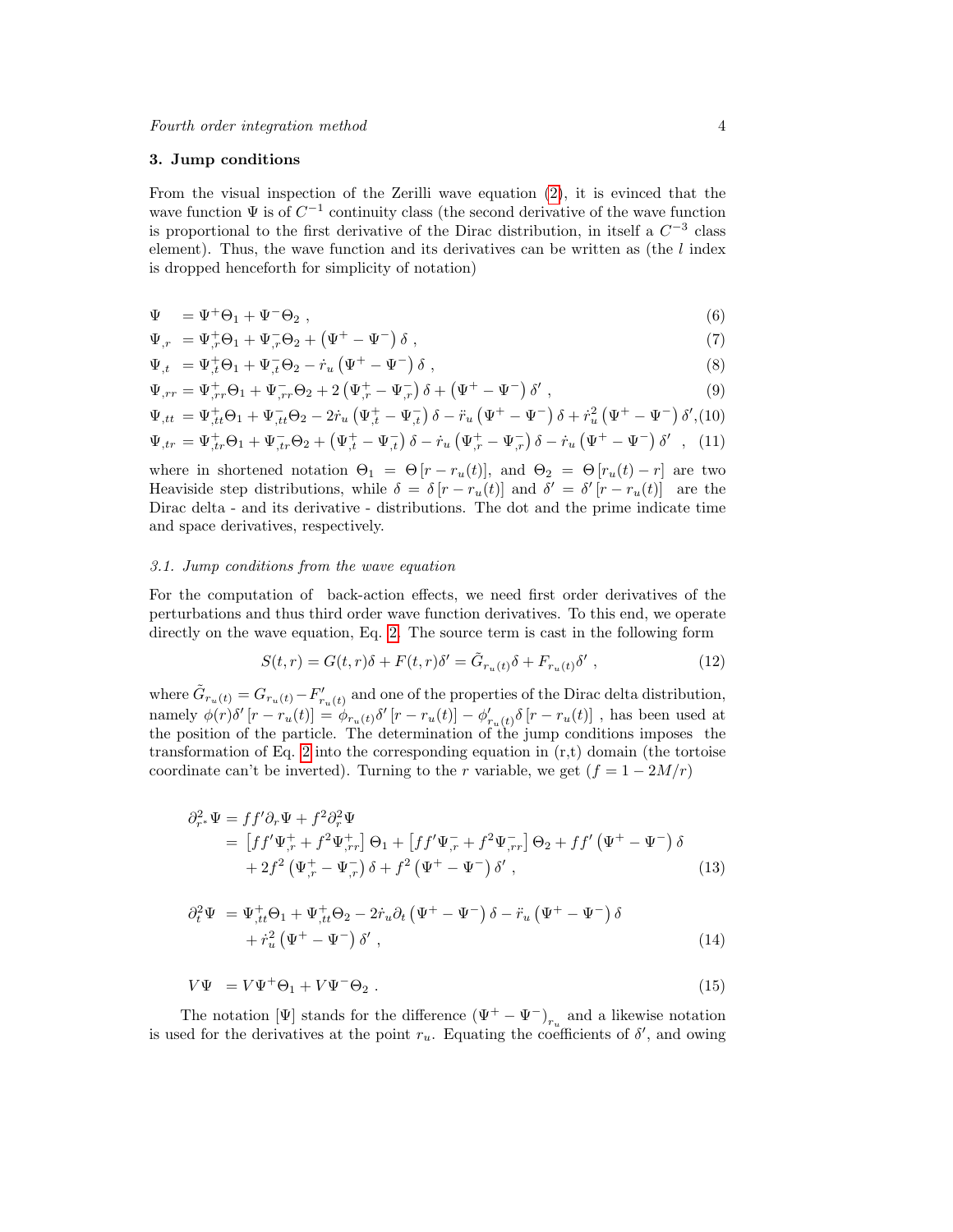to the above mentioned property of the delta derivative for which  $(\Psi^+ - \Psi^-)\delta' =$  $[\Psi]\,\delta'-[\Psi_{,r}]\,\delta,$  we get the jump condition for  $\Psi$ 

$$
\left[\Psi\right] = \frac{1}{f_{r_u}^2 - \dot{r}_u^2} F_{r_u} \ . \tag{16}
$$

Equating the coefficients of  $\delta$ , we get the jump condition on the space derivative

$$
\left[\Psi_{,r}\right] = \frac{1}{f_{r_u}^2 - \dot{r}_u^2} \left[ \tilde{G}_{r_u} + \left(f_{r_u} f_{r_u}' - \ddot{r}_u\right) \left[\Psi\right] - 2 \dot{r}_u \frac{d}{dr_u} \left[\Psi\right] \right] ,\qquad (17)
$$

and therefore the jump condition on the first time derivative

$$
\left[\Psi_{,t}\right] = \dot{r}_u \frac{d}{dr_u} \left[\Psi\right] - \dot{r}_u \left[\Psi_{,r}\right] \tag{18}
$$

Since  $\mathcal{Z}\Psi^{\pm}=0$ , the coefficients of  $\Theta_1$  and  $\Theta_2$  ought to be equal. We thus obtain

$$
[\Psi_{,tt}] - f_{r_u} f'_{r_u} [\Psi_{,r}] - f_{r_u}^2 [\Psi_{,rr}] + V_{r_u} [\Psi] = 0 ,
$$
\n(19)

which is an equation with two unknowns. We circumvent the difficulty by using i) the commutativity of the derivatives,  $[\Psi_{,tr}] = [\Psi_{,rt}]$ , ii) the transformation  $d/dt = \dot{r}_u d/dr_u$ , and write

$$
\left[\Psi_{,tt}\right] = \frac{d}{dt} \left[\Psi_{,t}\right] - \dot{r}_u \left[\Psi_{,tr}\right] = \frac{d}{dt} \left[\Psi_{,t}\right] - \dot{r}_u \left\{\frac{d}{dt} \left[\Psi_{,r}\right] - \dot{r}_u \left[\Psi_{,rr}\right]\right\} =
$$
\n
$$
= \dot{r}_u \frac{d}{dr_u} \left[\Psi_{,t}\right] - \dot{r}_u^2 \frac{d}{dr_u} \left[\Psi_{,r}\right] + \dot{r}_u^2 \left[\Psi_{,rr}\right] .
$$
\n(20)

The jump condition on the second space derivative can now be expressed by

$$
\left[\Psi_{,rr}\right] = \frac{1}{f_{r_u}^2 - \dot{r}_u^2} \left\{ \dot{r}_u \frac{d}{dr_u} \left[\Psi_{,t}\right] - \dot{r}_u^2 \frac{d}{dr_u} \left[\Psi_{,r}\right] - f_{r_u} f'_{r_u} \left[\Psi_{,r}\right] + V_{r_u} \left[\Psi\right] \right\} \ . \tag{21}
$$

The other second derivatives are obtained by

$$
\left[\Psi_{,tr}\right] = \left[\Psi_{,rt}\right] = \frac{d}{dt} \left[\Psi_{,r}\right] - \dot{r}_u \left[\Psi_{,rr}\right] \,,\tag{22}
$$

$$
\left[\Psi_{,tt}\right] = \frac{d}{dt} \left[\Psi_{,t}\right] - \dot{r}_u \left[\Psi_{,tr}\right] \tag{23}
$$

For the third order derivatives, we derive the wave equation with respect to  $r$  and obtain

$$
[\Psi_{,rrr}] = \frac{1}{\dot{r}_u^2 - f_{r_u}^2} \left\{ \dot{r}_u^2 \frac{d}{dr_u} \left[ \Psi_{,rr} \right] - \dot{r}_u \frac{d}{dr_u} \left[ \Psi_{,rt} \right] \right.
$$
  
+ 
$$
\left( f_{r_u}^{\prime 2} + f_{r_u} f_{r_u}^{\prime \prime} - V_{r_u} \right) \left[ \Psi_{,r} \right] + 3 f_{r_u} f_{r_u}^{\prime} \left[ \Psi_{,rr} \right] - V_{r_u}^{\prime} \left[ \Psi \right] \right\} , \qquad (24)
$$

while deriving with respect to  $t$ , we obtain

$$
[\Psi_{,ttt}] = \frac{\dot{r}_u^2}{\dot{r}_u^2 - f_{r_u}^2} \left\{ f_{r_u}^2 \frac{d}{dr_u} [\Psi_{,rt}] - \dot{r}_u^{-1} f_{r_u}^2 \frac{d}{dr_u} [\Psi_{,tt}] + f_{r_u} f_{r_u}' [\Psi_{,rt}] - V_{r_u} [\Psi_{,t}] \right\} , (25)
$$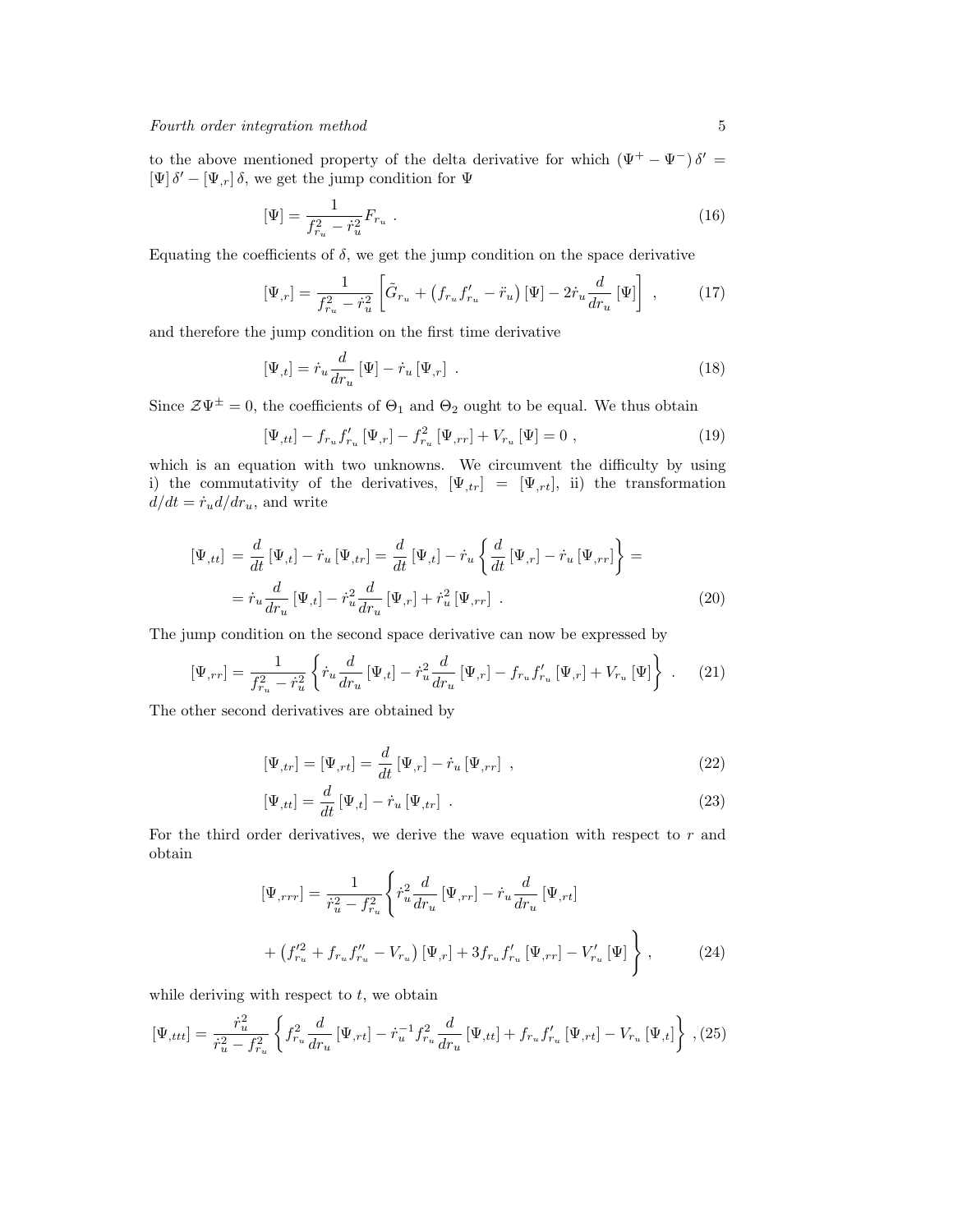$$
[\Psi_{,ttr}] = [\Psi_{,ttt}] = [\Psi_{,rtt}] = \frac{d}{dr_u} [\Psi_{,tt}] - \dot{r}_u^{-1} [\Psi_{,ttt}], \qquad (26)
$$

$$
[\Psi_{,trr}] = [\Psi_{,rtr}] = [\Psi_{,rrt}] = \frac{d}{dr_u} [\Psi_{,tr}] - \dot{r}_u^{-1} [\Psi_{,ttr}], \qquad (27)
$$

$$
\left[\Psi_{,rrr}\right] = \frac{d}{dr_u} \left[\Psi_{,rr}\right] - \dot{r}_u^{-1} \left[\Psi_{,trr}\right] \tag{28}
$$

Finally, we similarly proceed for the fourth derivatives

$$
\left[\Psi_{,tttt}\right] = \frac{\dot{r}_u^2}{\dot{r}_u^2 - f_{r_u}^2} \times \left\{\int_{r_u}^2 \frac{d}{dr_u} \left[\Psi_{,ttr}\right] - \dot{r}_u^{-1} f_{r_u}^2 \frac{d}{dr_u} \left[\Psi_{,ttt}\right] + f_{r_u} f_{r_u}' \left[\Psi_{,ttr}\right] - V_{r_u} \left[\Psi_{,tt}\right] \right\}, \quad (29)
$$

$$
[\Psi_{,tttr}] = [\Psi_{,ttrt}] = [\Psi_{,ttrt}] = [\Psi_{,tttt}] \frac{d}{dr_u} [\Psi_{,ttt}] - \dot{r}_u^{-1} [\Psi_{,tttt}] \quad , \tag{30}
$$

$$
\begin{aligned} \left[\Psi_{,ttrr}\right] &= \left[\Psi_{,trtrr}\right] = \left[\Psi_{,trrt}\right] = \left[\Psi_{,rttr}\right] \left[\Psi_{,rtrt}\right] = \left[\Psi_{,rrtt}\right] = \\ &= \frac{d}{dr_u} \left[\Psi_{,ttr}\right] - \dot{r}_u^{-1} \left[\Psi_{,tttr}\right] \;, \end{aligned} \tag{31}
$$

$$
\left[\Psi_{,trrr}\right] = \left[\Psi_{,rtrr}\right] = \left[\Psi_{,rrtr}\right] \left[\Psi_{,rrrt}\right] \frac{d}{dr_u} \left[\Psi_{,trr}\right] - \dot{r}_u^{-1} \left[\Psi_{,ttrr}\right] \,,\tag{32}
$$

$$
\left[\Psi_{,rrrr}\right] = \frac{d}{dr_u} \left[\Psi_{,rrr}\right] - \dot{r}_u^{-1} \left[\Psi_{,rrrt}\right] \tag{33}
$$

3.1.1. Jump conditions in explicit form. We list hereafter the jump conditions in explicit form.

Jump conditions

<span id="page-5-0"></span>
$$
[\Psi] = \frac{\kappa E r_u}{(\lambda + 1)(3M + \lambda r_u)}\tag{34}
$$

First derivative jump conditions

$$
[\Psi_{,t}] = -\frac{\kappa E r_u \dot{r}_u}{(2M - r_u)(3M + \lambda r_u)}\tag{35}
$$

$$
\left[\Psi_{,r}\right] = \frac{\kappa E\left[6M^2 + 3M\lambda r_u + \lambda(\lambda + 1)r_u^2\right]}{(\lambda + 1)(2M - r_u)(3M + \lambda r_u)^2}
$$
\n(36)

Second derivative jump conditions

$$
[\Psi_{,rr}] = -\frac{\kappa E \left[3M^3(5\lambda - 3) + 6M^2\lambda(\lambda - 3)r_u + 3M\lambda^2(\lambda - 1)r_u^2 - 2\lambda^2(\lambda + 1)r_u^3\right]}{(\lambda + 1)(2M - r_u)^2(3M + \lambda r_u)^3} (37)
$$

$$
[\Psi_{,tr}] = \frac{\kappa E \left(3M^2 + 3M\lambda r_u - \lambda r_u^2\right) \dot{r}_u}{(2M - r_u)^2(2M + \lambda r_u)^2} \tag{38}
$$

<span id="page-5-1"></span>
$$
[\Psi_{,tr}] = \frac{(\sqrt{2M - r_u})^2 (3M + \lambda r_u)^2}{(2M - r_u)^2 (3M + \lambda r_u)^2}
$$
(38)

$$
[\Psi_{,tt}] = -\frac{\kappa E M}{r_u^2 (3M + r_u \lambda)}\tag{39}
$$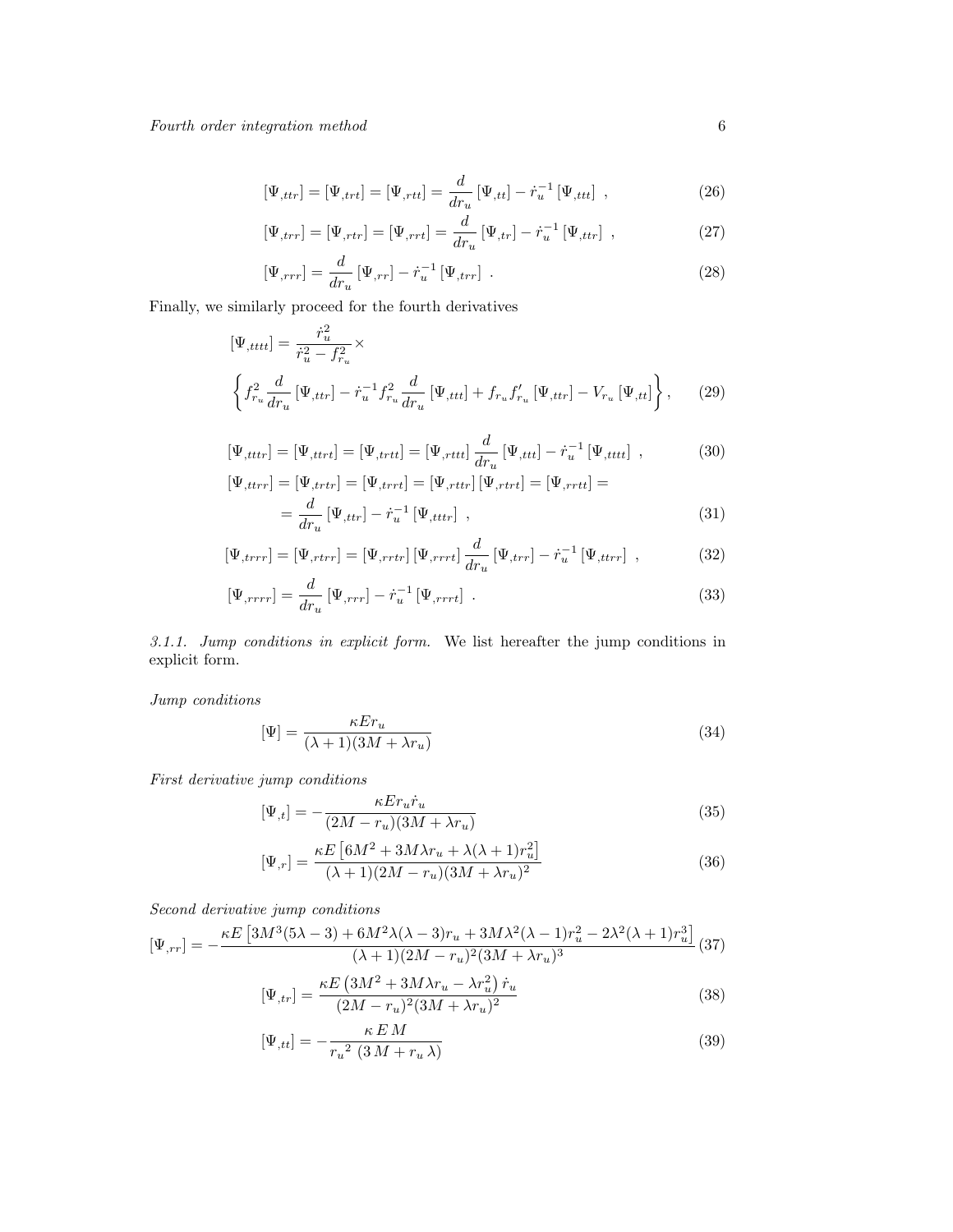Third derivative jump conditions

$$
[\Psi_{,rrr}] = \frac{\kappa E}{r_u (\lambda + 1) (2M - r_u)^3 (3M + r_u \lambda)^4} \left[ 81 (\lambda + 1) M^5 + 9r_u (19\lambda^2 + 18E^2 \lambda + 3\lambda + 18E^2) M^4 + 9r_u^2 \lambda (7\lambda^2 + 24E^2 \lambda - 14\lambda + 24E^2 + 3) M^3 + 3r_u^3 \lambda^2 (7\lambda^2 + 36E^2 \lambda - 11\lambda + 36E^2 + 18) M^2 + 3r_u^4 \lambda^3 (8E^2 \lambda - 7\lambda + 8E^2 - 1) M + 2r_u^5 \lambda^3 (\lambda + 1) (E^2 \lambda + 3) \right]
$$
\n
$$
(40)
$$

$$
[\Psi_{,trr}] = \frac{-\kappa E \dot{r}_u}{r_u (2M - r_u)^3 (3M + r_u \lambda)^3} \left[ 27M^4 + 6r_u (5\lambda + 9E^2 - 3) M^3 + 3r_u^2 \lambda (5\lambda + 18E^2 - 6) M^2 + 6r_u^3 \lambda^2 (3E^2 - 2) M + 2r_u^4 \lambda^2 (E^2 \lambda + 1) \right]
$$
(41)

$$
[\Psi_{,ttr}] = \frac{\kappa E}{r_u^3 (2M - r_u) (3M + r_u \lambda)^2} \left[ 39M^3 + 9r_u (3\lambda + 2E^2 - 2) M^2 + r_u^2 \lambda (4\lambda + 12E^2 - 13) M + 2r_u^3 \lambda^2 (E^2 - 1) \right]
$$
\n(42)

$$
[\Psi_{,ttt}] = \frac{-\kappa E \dot{r}_u}{r_u^3 (2M - r_u)(3M + r_u \lambda)} \left[ 9M^2 + 2r_u (2\lambda + 3E^2 - 2) M + 2r_u^2 \lambda (E^2 - 1) \right] (43)
$$

Fourth derivative jump conditions

$$
[\Psi_{,rrrr}]=\frac{-3\kappa E}{r_u^2(\lambda+1)(2M-r_u)^4(3M+r_u\lambda)^5}\left[567(\lambda+1)M^7+162r_u(\lambda+1)(6\lambda+16E^2-5)M^6+6r_u^2(139\lambda^3+738E^2\lambda^2-123\lambda^2+162E^4\lambda+441E^2\lambda-171\lambda+162E^4-297E^2+27)M^5+12r_u^3\lambda(21\lambda^3+252E^2\lambda^2-85\lambda^2+135E^4\lambda-24\lambda+135E^4-252E^2+18)M^4+3r_u^4\lambda^2(21\lambda^3+344E^2\lambda^2-95\lambda^2+360E^4\lambda-340E^2\lambda+100\lambda+360E^4-684E^2+24)M^3+2r_u^5\lambda^3\cdot(88E^2\lambda^2-47\lambda^2+180E^4\lambda-260E^2\lambda+25\lambda+180E^4-348E^2-24)M^2+2r_u^6\lambda^4(6E^2\lambda^2+30E^4\lambda-53E^2\lambda+23\lambda+30E^4-59E^2+11)M+4r_u^7\lambda^4(\lambda+1)(E^4\lambda-2E^2\lambda-2)\right]
$$
\n(44)

$$
[\Psi_{,trrr}] = \frac{3\kappa E\dot{r}_u}{r_u^2(2M - r_u)^4(3M + r_u\lambda)^4} \left[ 135M^6 + 27r_u \left(7\lambda + 32E^2 - 6\right)M^5 + 3r_u^2 \cdot \frac{35\lambda^2 + 396E^2\lambda - 75\lambda + 108E^4 - 144E^2 + 18\right)M^4 + r_u^3\lambda \left(35\lambda^2 + 612E^2\lambda - 120\lambda + 432E^4 - 594E^2 + 72\right)M^3 + r_u^4\lambda^2 \left(140E^2\lambda - 45\lambda + 216E^4 - 306E^2 + 36\right)M^2 + 2r_u^5\lambda^3 \left(6E^2\lambda + 24E^4 - 35E^2 + 9\right)M + 2r_u^6\lambda^3 \left(2E^4\lambda - 3E^2\lambda - 1\right) \right]
$$
\n
$$
(45)
$$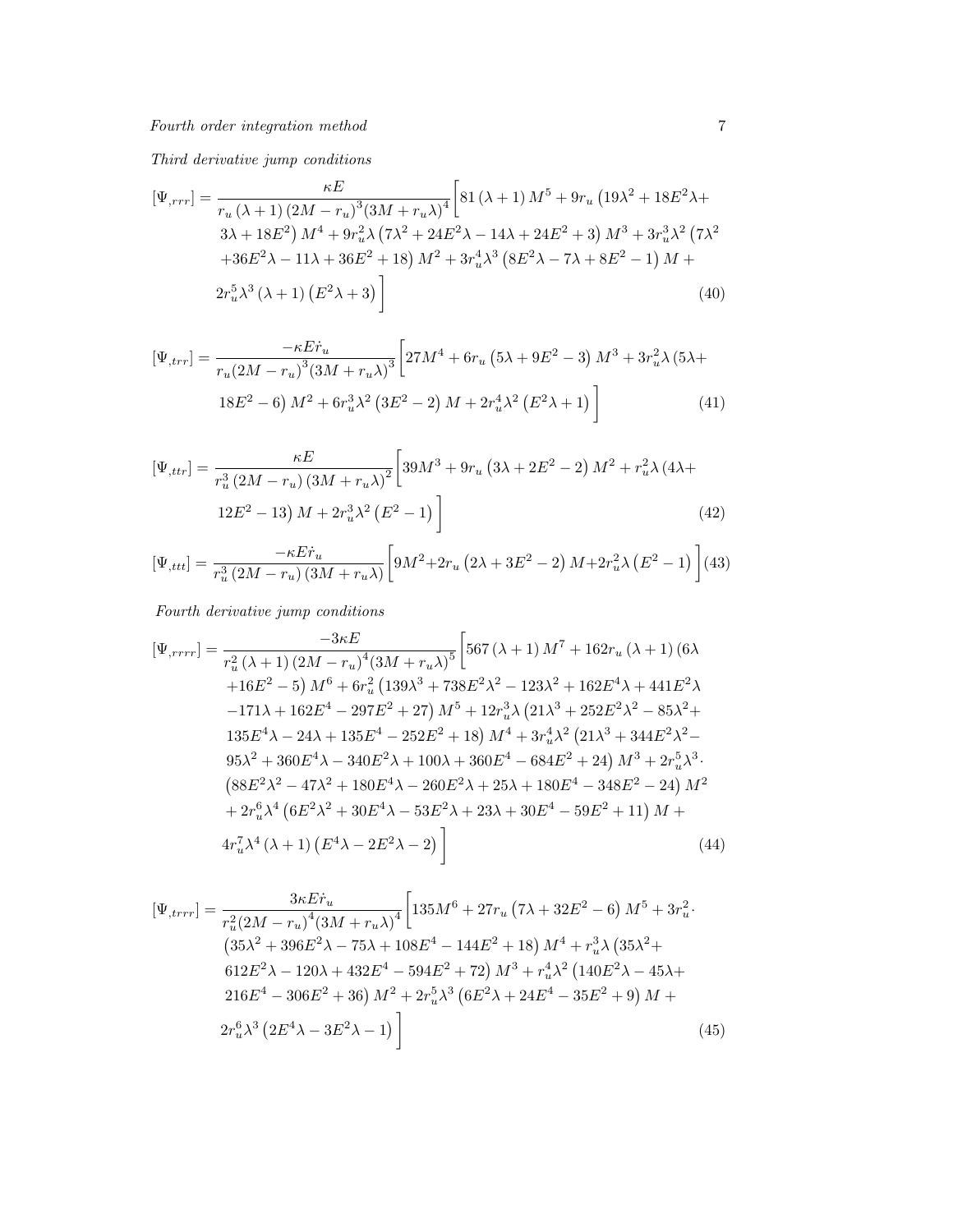$$
[\Psi_{,ttrr}] = \frac{-\kappa E}{r_u^4 (2M - r_u)^2 (3M + r_u \lambda)^3} \left[ 1431 M^5 + 6r_u (251 \lambda + 234 E^2 - 210) M^4 + 9r_u^2 (59 \lambda^2 + 160 E^2 \lambda - 148 \lambda + 36 E^4 - 66 E^2 + 30) M^3 + 6r_u^3 \lambda (10 \lambda^2 + 82 E^2 \lambda - 79 \lambda + 54 E^4 - 102 E^2 + 48) M^2 + 2r_u^4 \lambda^2 (28 E^2 \lambda - 27 \lambda + 54 E^4 - 105 E^2 + 52) M + 12r_u^5 \lambda^3 (E^2 - 1)^2 \right]
$$
(46)

$$
[\Psi_{,tttr}] = \frac{\kappa E \dot{r}_u}{r_u^4 (2M - r_u)^2 (3M + r_u \lambda)^2} \left[ 243M^4 + 3r_u (61\lambda + 132E^2 - 64) M^3 + 3r_u^2 \cdot (12\lambda^2 + 92E^2\lambda - 49\lambda + 36E^4 - 48E^2 + 12) M^2 + 2r_u^3 \lambda (24E^2\lambda - 15\lambda + 36E^4 - 51E^2 + 14) M + 6r_u^4 \lambda^2 (E^2 - 1) (2E^2 - 1) \right]
$$
(47)

$$
[\Psi_{,tttt}] = \frac{-\kappa E}{r_u^6 (3M + r_u \lambda)} \left[ 189M^3 + 2r_u (36\lambda + 84E^2 - 77) M^2 + 6r_u^2 (E^2 - 1) (10\lambda + 6E^2 - 5) M + 12r_u^3 \lambda (E^2 - 1)^2 \right]
$$
\n(48)

While heuristic arguments [\[35,](#page-22-22) [36\]](#page-22-23) have been put forward to show that, for radial fall in the RW gauge, even metric perturbations belong to the  $C<sup>0</sup>$  continuity class at the position of th particle, in  $[20, 21]$  $[20, 21]$  we have provided an analysis *vis*  $\dot{a}$  *vis* the jump conditions that the wave function and its (first and second) derivatives have to satisfy for guaranteeing the continuity of the perturbations at the position of the particle. Therein, we have derived the same jump conditions [\(34](#page-5-0) - [38\)](#page-5-1) from the inverse relations (expressions giving the perturbations as function of the wave function and its derivatives) by fulfilment of the continuity conditions (equal coefficients for the two Heaviside distributions, and null coefficients for the Dirac distribution and its derivative).

## 4. The algorithm

The integration method considers cells belonging to two groups for cells never crossed by the world line, the integrating method may be drawn by previous approaches explored by Lousto [\[22\]](#page-22-9) and Haas [\[15\]](#page-22-3), whereas for cells crossed by a particle, we propose a new algorithm. The grid is in the  $r^*$ , t domain.

Initial conditions require knowledge of the situation prior to  $t = 0$ . At fourth order, the wave function may be Taylor-expanded around  $t = 0$ . For the boundary conditions, simplicity suggests a sufficiently huge grid to avoid unwanted reflections.

## 4.1. Empty cells

Empty cells are those cells which are not crossed by the particle. In this case, the cell upper point is obtained by performing an integration of the wave equation over the entire surface A of the cell, identified by the nodes  $\alpha, \beta, \gamma, \delta$ . We briefly recall the algorithm used by Haas [\[15\]](#page-22-3). Therein, the sole numerical computation to be carried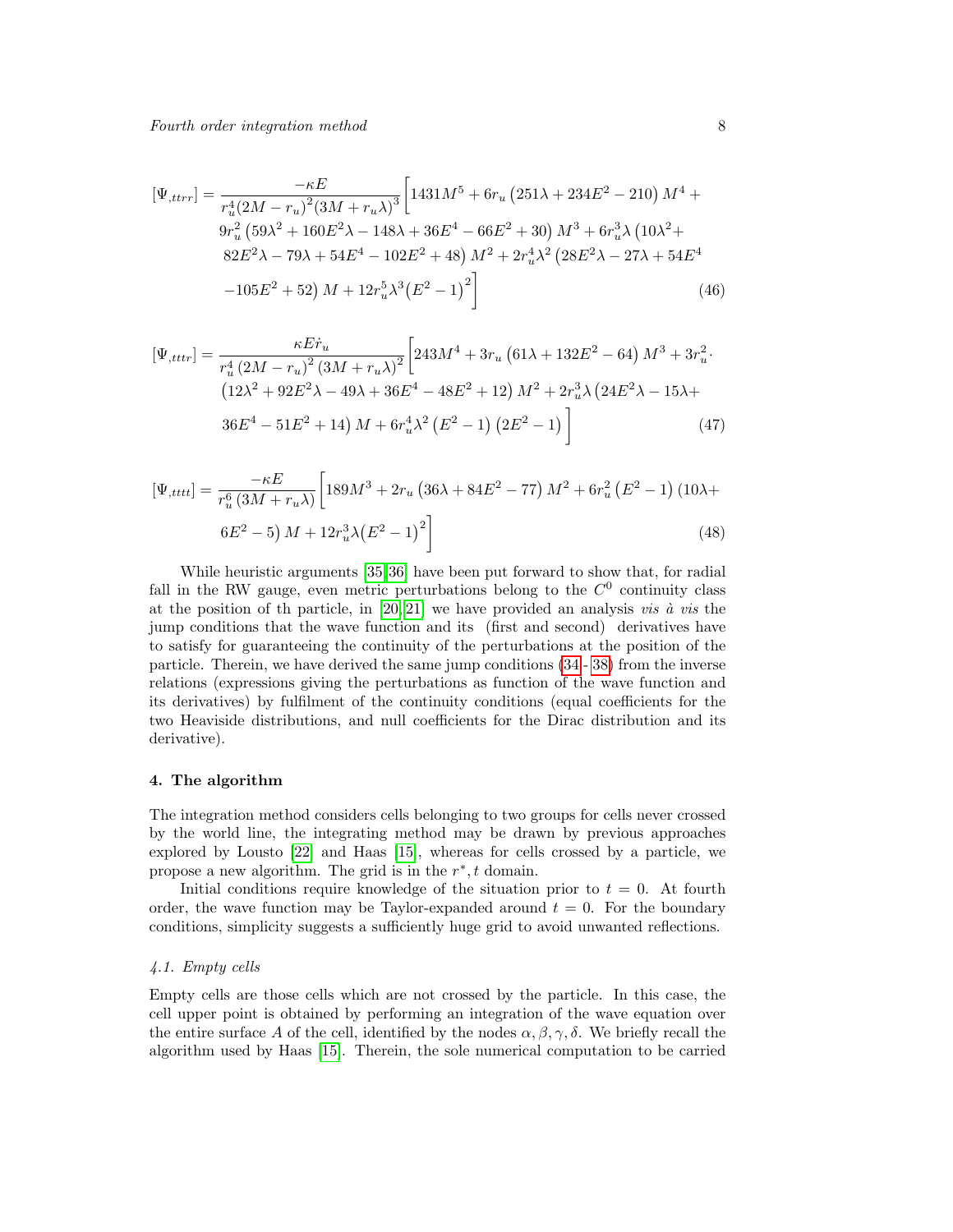out is represented by the product of the potential term and the wave function  $V\Psi = g$ . It is performed via a double Simpson integral, using points of the past light cone of the upper node  $\alpha$ , Fig. [1.](#page-8-0) We set  $g_q = g(r_q^*, t_q) = V(r_q) \Psi(r_q^*, t_q)$ ,  $V_q = V(r_q)$  and  $\Psi_q = \Psi(r_q^*, t_q)$ , where q is one of the points shown in Fig. [1.](#page-8-0) The increment h is defined as  $h = \frac{1}{2}\Delta r^* = \frac{1}{2}\Delta t$  where  $\Delta r^*$  is the spatial step and  $\Delta t$  is the time step.

<span id="page-8-0"></span>

Figure 1: Set of points (circles and crosses) used for the integration of the  $V\Psi = g$  term in the vacuum case. The crosses don't overlap with grid nodes; thus the field  $g$  at these points, Eqs. [\(50,](#page-8-1)[51\)](#page-8-2), is approximated by the field at the nodes on the past light cone of the grid node  $\alpha$ .

<span id="page-8-3"></span>We have

$$
\iint_{Cell} g dA = \left(\frac{h}{3}\right)^2 \left[ g_\alpha + g_\beta + g_\gamma + g_\delta + 4 \left( g_{\beta\gamma} + g_{\alpha\beta} + g_{\delta\gamma} + g_{\alpha\delta} \right) + 16 g_\sigma \right] + \mathcal{O}(h^6) ,
$$
 (49)

where the sum of the intermediate terms between nodes is given by

<span id="page-8-1"></span>
$$
g_{\beta\gamma} + g_{\alpha\beta} + g_{\delta\gamma} + g_{\alpha\delta} = 2V_{\sigma}\Psi_{\sigma} \left[ 1 - \frac{1}{2} \left( \frac{h}{2} \right)^2 V_{\sigma} \right] + V_{\beta\gamma}\Psi_{\beta} \left[ 1 - \frac{1}{2} \left( \frac{h}{2} \right)^2 V_{\beta\gamma} \right] + V_{\delta\gamma}\Psi_{\delta} \left[ 1 - \frac{1}{2} \left( \frac{h}{2} \right)^2 V_{\delta\gamma} \right] + \frac{1}{2} \left[ V_{\beta\gamma} - 2V_{\sigma} + V_{\delta\gamma} \right] (\Psi_{\beta} + \Psi_{\delta}) + \mathcal{O}(h^4) . \tag{50}
$$

The last intermediate term  $g_{\sigma}$  in Eq. [49](#page-8-3) is evaluated using given nodes in the past light cone of  $\alpha$ , Fig. [1](#page-8-0)

<span id="page-8-2"></span>
$$
g_{\sigma} = \frac{1}{16} \Big[ 8g_{\beta} + 8g_{\gamma} + 8g_{\delta} - 4g_{\gamma_1} - 4g_{\gamma_2} + g_{\mu_1} - g_{\mu_2} - g_{\mu_3} + g_{\mu_4} \Big] + \mathcal{O}(h^4) \ . \ (51)
$$

For the differential operators, an exact integration simply leads to

$$
\iint_{Cell} \left( \partial_{r^*}^2 - \partial_t^2 \right) \Psi(r^*, t) dA = -4 \Big[ \Psi_\alpha - \Psi_\beta + \Psi_\gamma - \Psi_\delta \Big] \ . \tag{52}
$$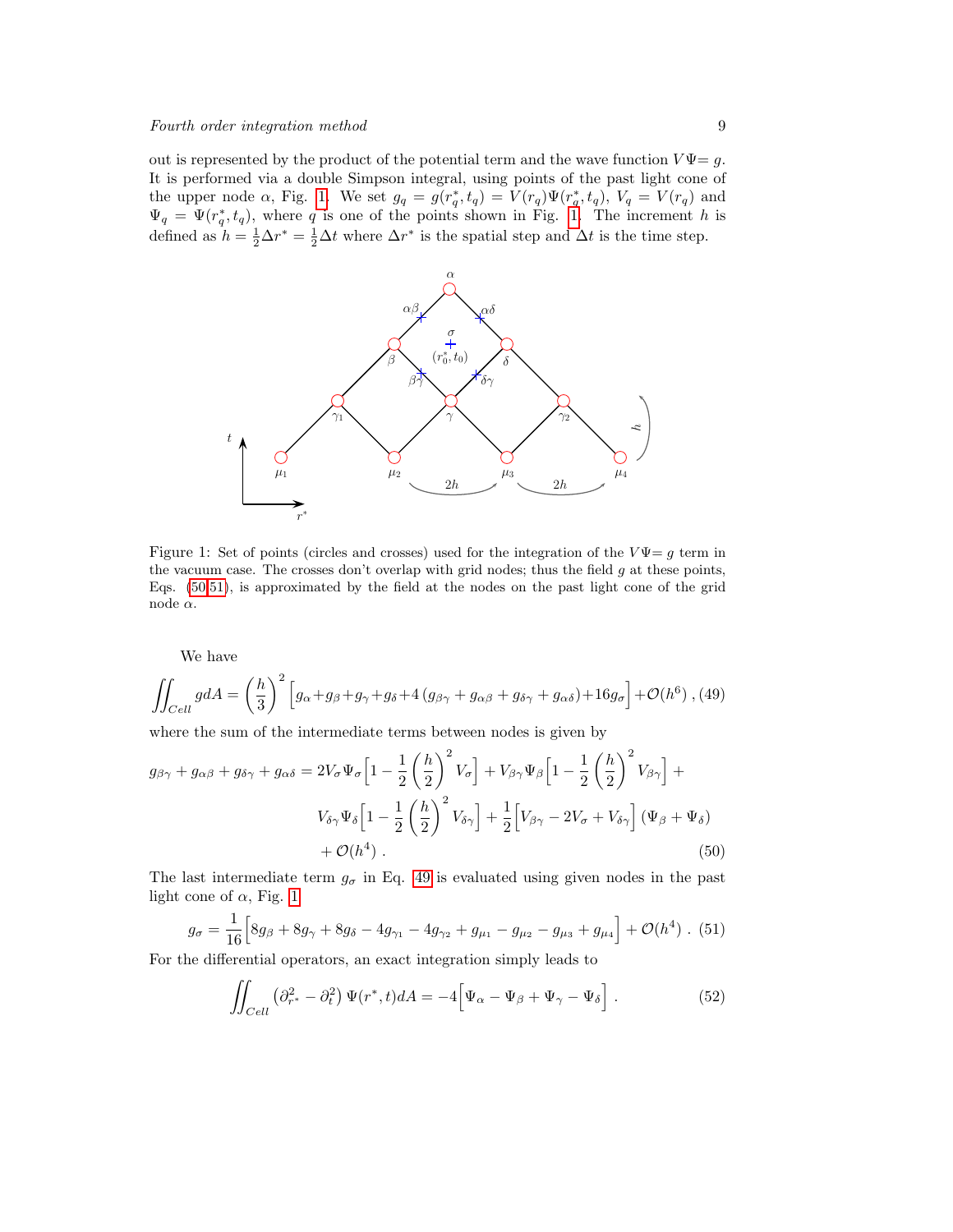Finally, we get

$$
\Psi_{\alpha} = -\Psi_{\gamma} + \Psi_{\beta} \left[ 1 - \frac{1}{4} \left( \frac{h}{2} \right)^2 (V_{\sigma} + V_{\beta}) + \frac{1}{16} \left( \frac{h}{2} \right)^4 V_{\sigma} (V_{\sigma} + V_{\beta}) \right] \n+ \Psi_{\delta} \left[ 1 - \frac{1}{4} \left( \frac{h}{2} \right)^2 (V_{\sigma} + V_{\delta}) + \frac{1}{16} \left( \frac{h}{2} \right)^4 V_{\sigma} (V_{\sigma} + V_{\delta}) \right] \n- \left( \frac{h}{2} \right)^2 \left[ 1 - \frac{1}{4} \left( \frac{h}{2} \right)^2 V_{\sigma} \right] \left[ g_{\beta \gamma} + g_{\alpha \beta} + g_{\delta \gamma} + g_{\alpha \delta} + 4 g_{\sigma} \right].
$$
\n(53)

For cells adjacent to cells crossed by the particle, the requirement of good accuracy suggests a different dealing for the computation of  $g_{\sigma}$ , since the past light cone of an adjacent cell can cross the path of the particle. In such a case,  $g_{\sigma}$  is approximated by non-centred spatial finite difference expressions [\[15\]](#page-22-3).

#### 4.2. Cells crossed by the world line

For a given cell, our aim remains the determination of the wave function value at the upper node, now rebaptised  $\alpha_0$ . As in the previous section, we consider (fifteen) points both located in the past light cone of the  $\alpha_0$  point and lying around a chosen point on the discontinuity  $r_u(t)$ , with the intent of determining  $\Psi_{\alpha_0}$  by their linear combination. The non-regularity of the wave function due to the discontinuity, obviously entails a different value according to whether the discontinuity is approached from below ( $\Psi$ <sup>-</sup>, left of the trajectory, Figs. [2](#page-11-0) - [4\)](#page-13-0) or above  $(\Psi^+, \text{ right of the trajectory, Figs. 2 - 4})$ the particle in radial fall. The same stands for the wave function derivatives. The addition of the jump condition to the value of the e.g.  $\Psi^{-}(\Psi^{+})$  wave function (or derivative of) allows to equate this sum to the value  $\Psi^+$  ( $\Psi^-$ ) of the wave function (or derivative of). This straightforward property turns being helpful for the achievement of the just mentioned linear combination of fifteen points. Incidentally, other linear combinations may be envisaged, though combinations of points located solely on one side of the discontinuity are to be avoided.

With reference to Figs. [2](#page-11-0) - [4,](#page-13-0) there are three different cases depending upon how the trajectory of the particle crosses the cell wherein  $\alpha_0$  lies. These three cases are further subdivided into three sub-cases, for a total of nine. In the following, we label by R the points on the right of the  $\alpha_0 \alpha_6$  line and by L the points on the left. Dealing with radial fall, and thereby with a 2D code, the up and down labels might be proper; nevertheless, we stick to right and left labels, given the orientation of the  $r^*$  axis in the Figs. [2](#page-11-0) - [4.](#page-13-0) For the first group of three, the trajectory crosses the  $[\alpha_2 \beta_1^R]$  and  $[\alpha_0 \beta_1^L]$  lines, Fig. [2;](#page-11-0) for the second group, the  $[\alpha_2 \beta_1^L]$  and  $[\alpha_0 \beta_1^L]$  lines, Fig. [3;](#page-12-0) finally for the third group, the  $\left[\alpha_2 \beta_1^R\right]$  and  $\left[\alpha_0 \beta_1^R\right]$  lines, Fig. [4.](#page-13-0)

We start considering the sub-case (1a) shown by Fig. [2,](#page-11-0) for which the trajectory crosses the line  $[\alpha_0 \alpha_2]$  at the point b. For compactness of the presentation of the final results, while we still adopt the same notation for the jump conditions, namely  $[\Psi]_q$  for the difference  $(\Psi^+ - \Psi^-)_{r_u = r_u(t_q)}$ , for the jump derivatives instead, we rely henceforth on the notation  $\left[\partial_{r^*}^n \partial_t^m \Psi\right]_q = \left(\partial_{r^*}^n \partial_t^m \Psi^+ - \partial_{r^*}^n \partial_t^m \Psi^-\right)_{r_u = r_u(t_q)}$ , where  $t_q$  is the coordinate time at the point  $q = a, b$ . We also define the lapse  $\epsilon_b = t_{\alpha_0} - t_b$ .

We recall that our aim is the determination of the value of  $\Psi^+_{\alpha_0}$ , knowing: i)  $\epsilon_b$ , ii) the jump (analytical) conditions on  $\Psi$  and its derivatives at the point b; iii) the values of  $\Psi$  on a set of fifteen points  $\{\alpha, \beta, \gamma, \mu, \nu\}$  at the left and right sides of the world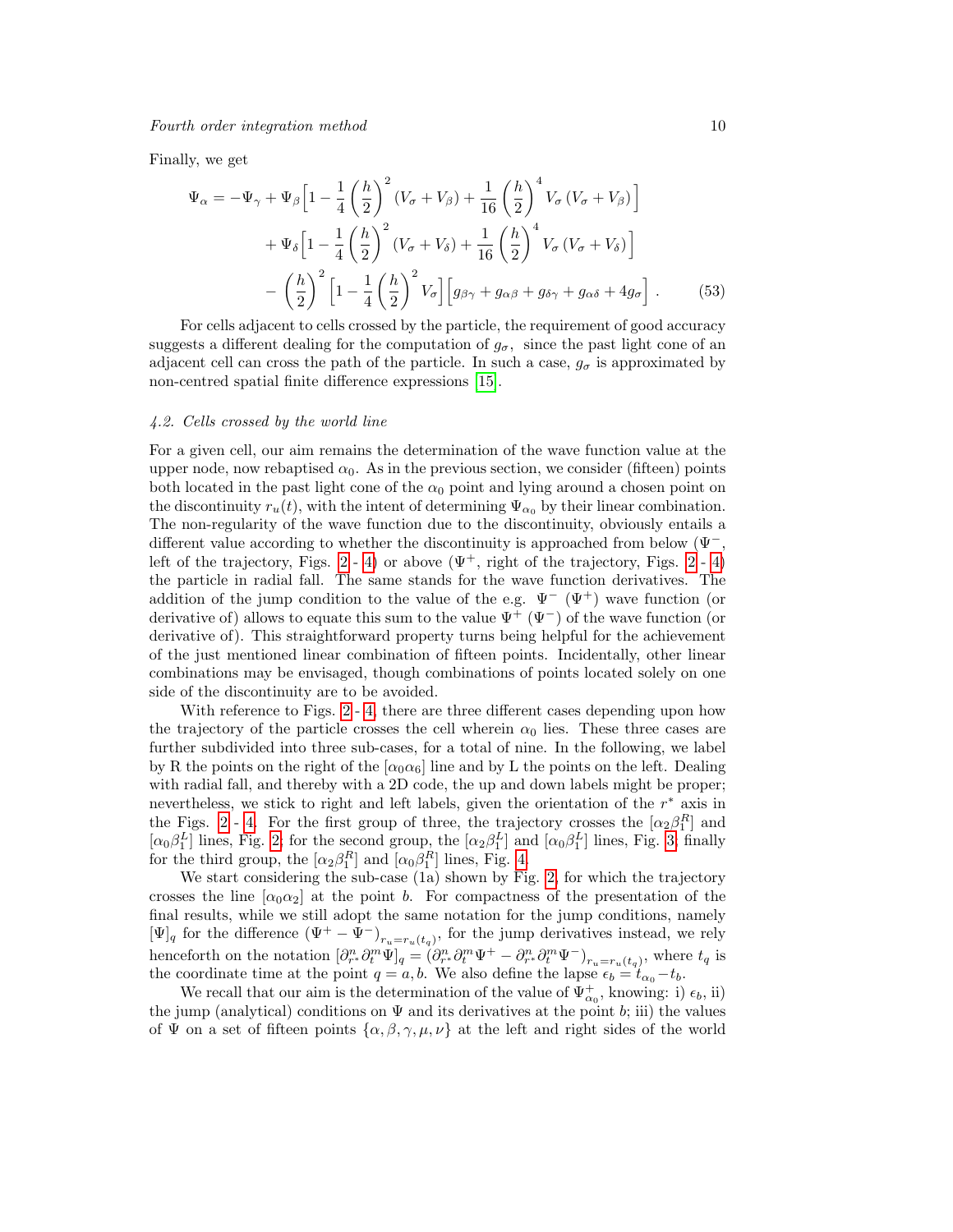line. A Taylor series is applied at each point around  $b$  up to fourth order, thereby obtaining

<span id="page-10-0"></span>
$$
\Psi_{\alpha_0}^+ = \Psi^+ \left( t_b + \epsilon_b, r_b^* \right) = \sum_{n=0}^4 \frac{\epsilon_b^n}{n!} \partial_t^n \Psi_b^+ + \mathcal{O}\left(\epsilon_b^5\right) , \qquad (54)
$$

$$
\Psi_{\alpha_i}^- = \Psi^-(t_b - (ih - \epsilon_b), r_b^*) = \sum_{n=0}^4 (-1)^n \frac{(ih - \epsilon_b)^n}{n!} \partial_t^n \Psi_b^- + \mathcal{O}\left(h^5\right) ,\qquad (55)
$$

$$
\Psi_{\beta_j^{R,L}}^{\pm} = \Psi^{\pm}(t_b - (jh - \epsilon_b), r_b^* \pm h) = \sum_{n+m \le 4} (-1)^m (\pm 1)^n \frac{h^n}{n!} \frac{(jh - \epsilon_b)^m}{m!} \partial_{r^*}^n \partial_t^m \Psi_b^{\pm} + \mathcal{O}\left(h^5\right) ,
$$
\n(56)

$$
\Psi_{\gamma_k^{R,L}}^{\pm} = \Psi^{\pm}(t_b - (kh - \epsilon_b), r_b^{\pm} \pm 2h) = \sum_{n + m \le 4} (-1)^m (\pm 1)^n \frac{(2h)^n}{n!} \frac{(kh - \epsilon_b)^m}{m!} \partial_{r^*}^n \partial_t^m \Psi_b^{\pm} + \mathcal{O}\left(h^5\right) ,
$$
\n(57)

$$
\Psi_{\mu_3^{R,L}}^{\pm} = \Psi^{\pm} (t_b - (3h - \epsilon_b), r_b^{\ast} \pm 3h) = \sum_{n + m \le 4} (-1)^m (\pm 1)^n \frac{(3h)^n}{n!} \frac{(3h - \epsilon_b)^m}{m!} \partial_{r^{\ast}}^n \partial_t^m \Psi_b^{\pm} + \mathcal{O} \left( h^5 \right) ,
$$
\n(58)

$$
\Psi_{\nu_4^{R,L}}^{\pm} = \Psi^{\pm} (t_b - (4h - \epsilon_b), r_b^{\pm} \pm 4h) = \sum_{n+m \le 4} (-1)^m (\pm 1)^n \frac{(4h)^n}{n!} \frac{(4h - \epsilon_b)^m}{m!} \partial_{r^*}^n \partial_t^m \Psi_b^{\pm} + \mathcal{O} \left( h^5 \right) ,
$$
\n(59)

for the indexes running as  $i = 2, 4, 6, j = 1, 3$  and  $k = 2, 4$  and concerning the  $\alpha$ ,  $\beta$  and  $\gamma$  nodes, respectively. Our notation implies that the subscript R, L stands for R when the superscript  $\pm$  corresponds to  $+$ , whereas R, L stands for L when  $\pm$  corresponds to −. With reference to Eq. [54,](#page-10-0) we get

<span id="page-10-1"></span>
$$
\Psi_{\alpha_0}^+ = \sum_{n=0}^4 c_n \partial_t^n \Psi_b^+ + \mathcal{O}\left(h^5\right) = \sum_{n=0}^4 c_n \left(\partial_t^n \Psi_b^- + [\partial_t^n \Psi_b]\right) + \mathcal{O}\left(h^5\right) =
$$
\n
$$
= c_0 \Psi_b^- + c_1 \partial_t \Psi_b^- + c_2 \partial_t^2 \Psi_b^- + c_3 \partial_t^3 \Psi_b^- + c_4 \partial_t^4 \Psi_b^- + \sum_{n=0}^4 c_n \left[\partial_t^n \Psi_b\right]_b + \mathcal{O}\left(h^5\right) \tag{60}
$$

For an accuracy at fourth order, all quantities  $\mathcal{O}(h^5)$  are disregarded. The sum  $\hat{S} = c_0 \Psi_b^- + c_1 \partial_t \Psi_b^- + c_2 \partial_t^2 \Psi_b^- + c_3 \partial_t^3 \Psi_b^- + c_4 \partial_t^4 \Psi_b^-, \text{ Eq. 60, is composed}$  $\hat{S} = c_0 \Psi_b^- + c_1 \partial_t \Psi_b^- + c_2 \partial_t^2 \Psi_b^- + c_3 \partial_t^3 \Psi_b^- + c_4 \partial_t^4 \Psi_b^-, \text{ Eq. 60, is composed}$  $\hat{S} = c_0 \Psi_b^- + c_1 \partial_t \Psi_b^- + c_2 \partial_t^2 \Psi_b^- + c_3 \partial_t^3 \Psi_b^- + c_4 \partial_t^4 \Psi_b^-, \text{ Eq. 60, is composed}$ by numerical derivatives of lower order than  $\mathcal{O}(h^5)$ , and therefore they can't be neglected. However, the computation of high order derivatives is often accompanied by numerical noise. Therefore, we replace this sum by a combination of wave function values in the  $\alpha_0$  light cone. This is attained in two steps. The former involves taking fifteen wave function values on the two sides of the trajectory, that is  $\left\{\Psi_{\alpha_i}^-, \Psi_{\beta_i}^-\right\}$  $_{\beta_i^L}^-,\Psi^+_{\beta_i^R},\Psi^-_{\gamma_i^L}$  $\frac{1}{\gamma^L_k}, \Psi^+_{\gamma^R_k}, \Psi^-_{\mu^L_3}, \Psi^+_{\mu^R_3}, \Psi^-_{\nu^L_4}$  $^{-}_{\nu_4^{L}},\Psi^+_{\nu_4^{R}}$  $\}$ , Fig. [2.](#page-11-0) The latter employs the jump conditions to relate the fifteen mentioned points with  $\left\{\Psi_{\alpha_i}^-, \Psi_{\beta_i}^-\right\}$  $\frac{1}{\beta_j^L}, \Psi_{\beta_j^R}^-, \Psi_{\gamma_j^L}^ \frac{1}{\gamma_k^L}, \Psi^-_{\gamma_k^R}, \Psi^-_{\mu_3^L}, \Psi^-_{\mu_3^R}, \Psi^-_{\nu_4^L}$  $^{-}_{\nu_4^L}, \Psi^{-}_{\nu_4^R}$ o . For the former step, we define the sum S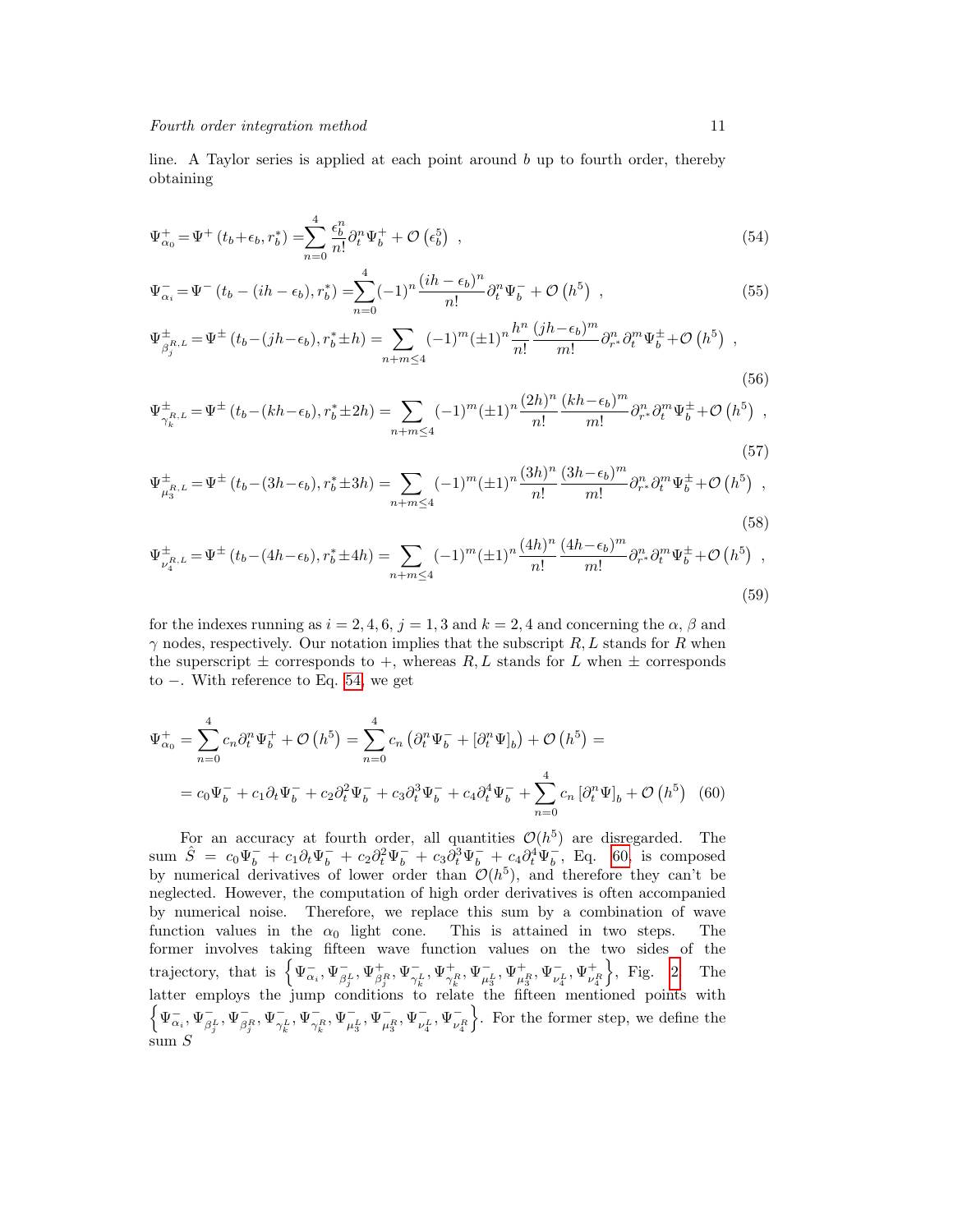<span id="page-11-1"></span>
$$
S = \sum_{i} \left( \mathcal{A}_{i} \Psi_{\alpha_{i}}^{-} \right) + \sum_{j} \left( \mathcal{B}_{j}^{L} \Psi_{\beta_{j}^{L}}^{-} + \mathcal{B}_{j}^{R} \Psi_{\beta_{j}^{R}}^{+} \right) + \sum_{k} \left( \mathcal{G}_{k}^{L} \Psi_{\gamma_{k}^{L}}^{-} + \mathcal{G}_{k}^{R} \Psi_{\gamma_{k}^{R}}^{+} \right) + \mathcal{M}_{3}^{L} \Psi_{\mu_{3}^{L}}^{-} + \mathcal{M}_{3}^{R} \Psi_{\mu_{3}^{R}}^{+} + \mathcal{N}_{4}^{L} \Psi_{\mu_{4}^{L}}^{-} + \mathcal{N}_{4}^{R} \Psi_{\nu_{4}^{R}}^{+} \tag{61}
$$

where  $\left\{ \mathcal{A}_i, \mathcal{B}_j^L, \mathcal{B}_j^R, \mathcal{G}_k^L, \mathcal{G}_k^R, \mathcal{M}_3^L, \mathcal{M}_3^R, \mathcal{N}_4^L, \mathcal{N}_4^R \right\}$  are constants.

We observe that the  $\hat{S}$  sum entails only wave function values at the left of the b point on the trajectory. The jump conditions are once more exploited to relate the two domains  $r^* \leq r_u^*(t)$  and  $r^* \geq r_u^*(t)$ . This specifically concerns six points  $\{\beta_j^R, \gamma_k^R, \mu_3^R, \nu_4^R\}$ . For instance, at the  $\beta_j^R$  point, we can write

<span id="page-11-0"></span>

Figure 2: The three sub-cases for which the particle enters through the  $[\alpha_2 \beta_1^R]$  side and leaves through the  $\left[\alpha_0 \beta_1^L\right]$  side. The elimination of the  $\Psi_b^-$  derivatives demands, Eq. [60,](#page-10-1) the utilisation of fifteen points, represented by circles, in the light cone of  $\alpha_0$ . Numerical efficiency suggests that the points are taken at both left and right sides of the  $r_u^*(t)$ trajectory. In the three cases, the particle crosses the line  $[\alpha_0 \alpha_2]$  at the point b. The background distinguishes two zones: one where  $\Psi(r^* < r_u^*(t), t) = \Psi^-(r^*, t)$ , the other where  $\Psi(r^* > r_u^*(t), t) = \Psi^+(r^*, t)$ , the path  $r_u^*(t)$  representing the separation between the two zones.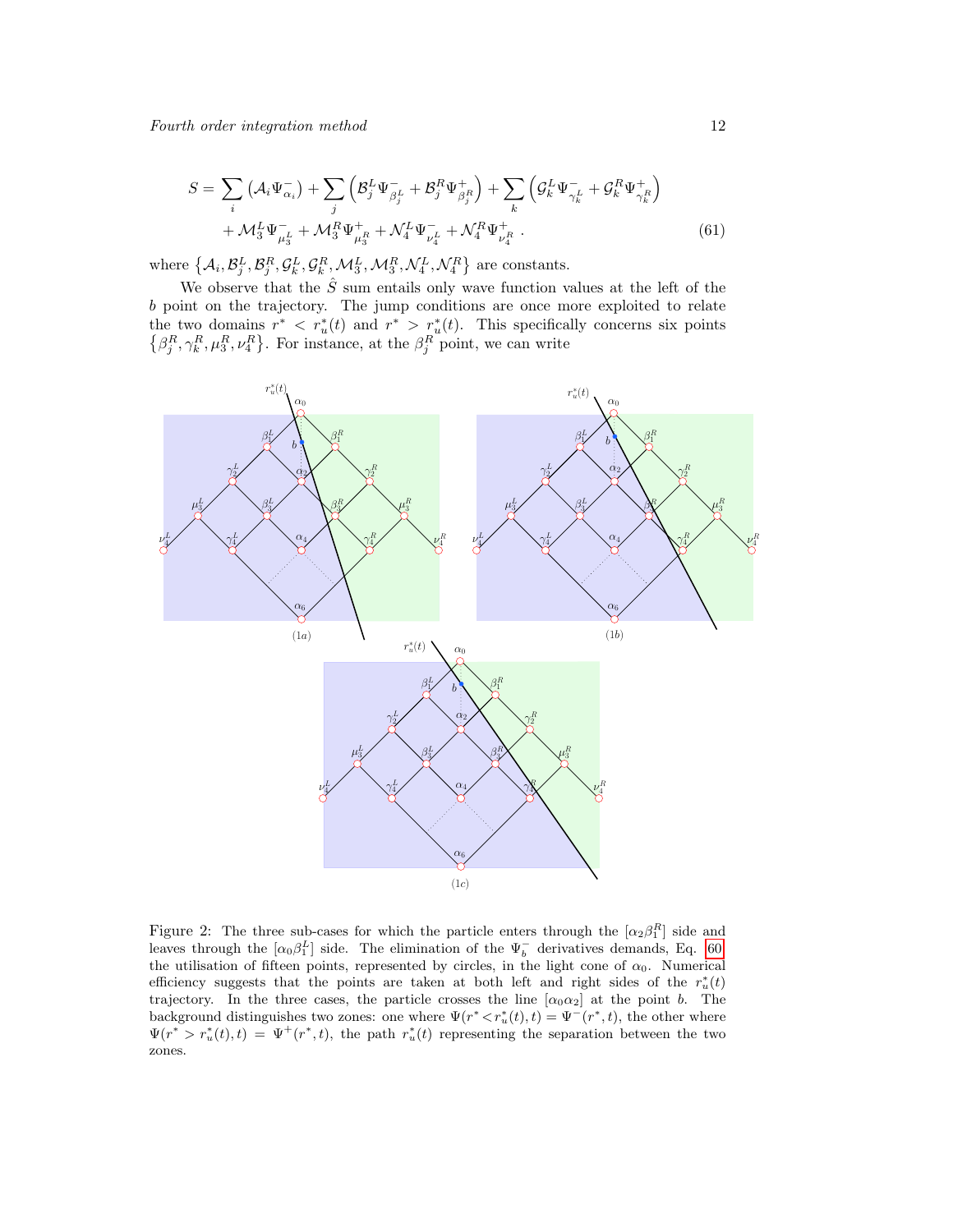<span id="page-12-1"></span>
$$
\Psi_{\beta_j^R}^+ = \sum_{n+m \le 4} (-1)^m \frac{h^n}{n!} \frac{(jh - \epsilon_b)^m}{m!} \left( \partial_{r^*}^n \partial_t^m \Psi_b^- + [\partial_{r^*}^n \partial_t^m \Psi_b] \right) + \mathcal{O}\left(h^5\right)
$$

$$
= \Psi_{\beta_j^R}^- + \sum_{n+m \le 4} (-1)^m \frac{h^n}{n!} \frac{(jh - \epsilon_b)^m}{m!} \left[ \partial_{r^*}^n \partial_t^m \Psi \right]_b , \qquad (62)
$$

where

<span id="page-12-2"></span>
$$
\Psi_{\beta_j^R}^- = \sum_{n+m \le 4} (-1)^m \frac{h^n}{n!} \frac{(jh - \epsilon_b)^m}{m!} \left( \partial_{r^*}^n \partial_t^m \Psi_b^-\right) + \mathcal{O}\left(h^5\right) \tag{63}
$$

<span id="page-12-0"></span>

Figure 3: The three sub-cases for which the particle enters through the  $[\alpha_2 \beta_1^L]$  side and leaves through the  $\left[\alpha_0 \beta_1^L\right]$  side. The elimination of the  $\Psi_a^-$  derivatives demands the utilisation of fifteen points, represented by circles, in the light cone of  $\alpha_0$ . Numerical efficiency suggests that the points are taken at both left and right sides of the  $r_u^*(t)$  trajectory. In the three cases, the particle crosses the line  $\left[\beta_1^L \beta_1^R\right]$  at the point a. The background distinguishes two zones: one where  $\Psi(r^* < r_u^*(t), t) = \Psi^-(r^*, t)$ , the other where  $\Psi(r^* > r_u^*(t), t) = \Psi^+(r^*, t)$ , the path  $r_u^*(t)$  representing the separation between the two zones.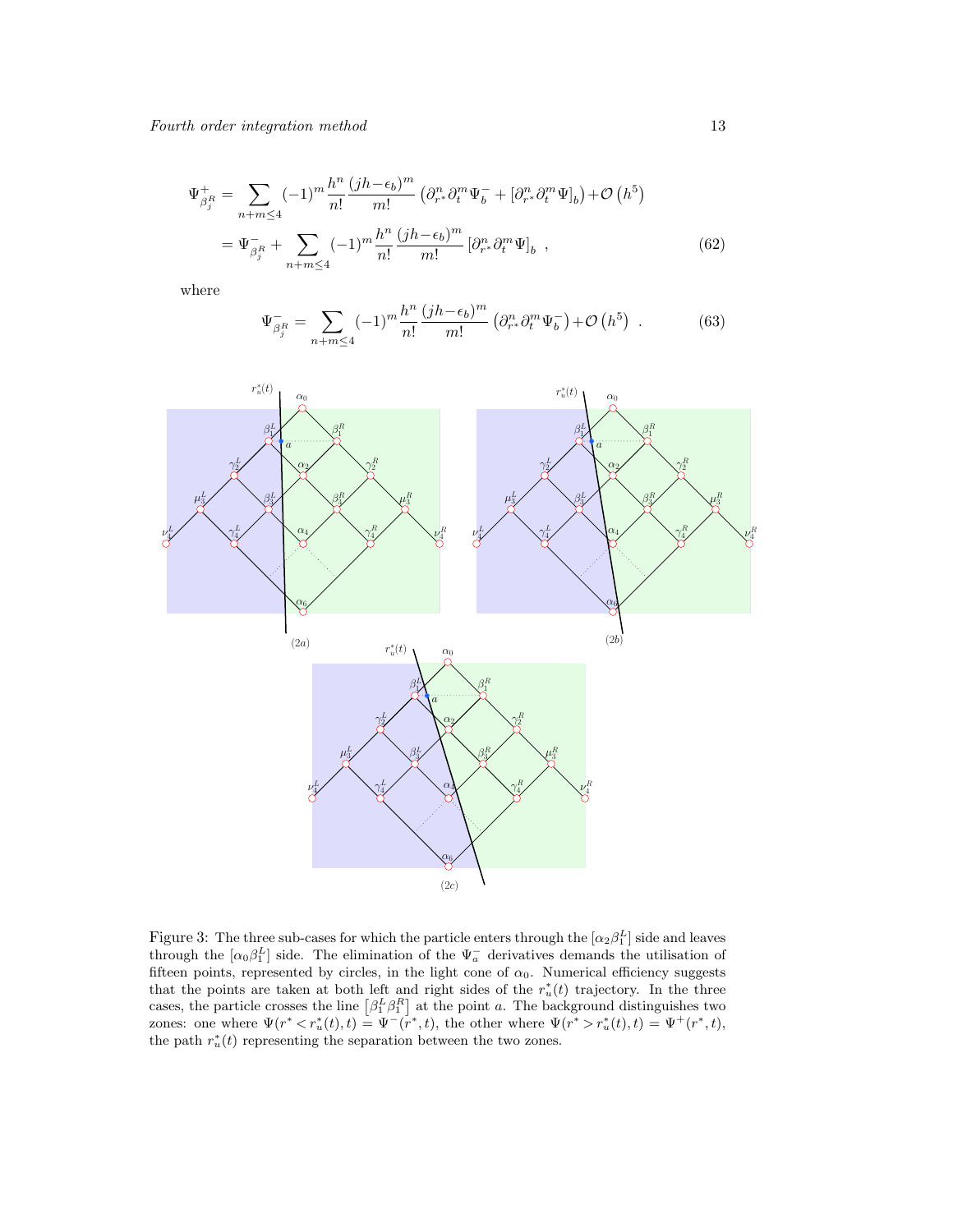<span id="page-13-0"></span>

Figure 4: The three sub-cases for which the particle enters through the  $[\alpha_2 \beta_1^R]$  side and leaves through the  $[\alpha_0 \beta_1^R]$  side. The elimination of the  $\Psi_a^-$  derivatives demands the utilisation of fifteen points, represented by circles, in the light cone of  $\alpha_0$ . Numerical efficiency suggests that the points are taken at both left and right sides of the  $r_u^*(t)$  trajectory. In the three cases, the particle crosses the line  $\left[\beta_1^L \beta_1^R\right]$  at the point a. The background distinguishes two zones: one where  $\Psi(r^* < r_u^*(t), t) = \Psi^-(r^*, t)$ , the other where  $\Psi(r^* > r_u^*(t), t) = \Psi^+(r^*, t)$ , the path  $r_u^*(t)$  representing the separation between the two zones.

By application of the same transformation to the quantities  $\Psi^+_{\gamma^R_k}, \Psi^+_{\mu^R_3}, \Psi^+_{\nu^R_3}, \text{Eq.}$ [61](#page-11-1) becomes

<span id="page-13-1"></span>
$$
S - \Phi_{r_u^*}^{jump} = \sum_i (\mathcal{A}_i \Psi_{\alpha_i}^-) + \sum_j \left( \mathcal{B}_j^L \Psi_{\beta_j^L}^- + \mathcal{B}_j^R \Psi_{\beta_j^R}^- \right) + \sum_k \left( \mathcal{G}_k^L \Psi_{\gamma_k^L}^- + \mathcal{G}_k^R \Psi_{\gamma_k^R}^- \right) + \mathcal{M}_3^L \Psi_{\mu_3^L}^- + \mathcal{M}_3^R \Psi_{\mu_3^R}^- + \mathcal{N}_4^L \Psi_{\nu_4^L}^- + \mathcal{N}_4^R \Psi_{\nu_4^R}^- \,,
$$
(64)

where  $\Phi_{r_v^*}^{jump}$  is an analytic function, composed by the jump conditions at the b point, weighted by coefficients issued by Eq. [62](#page-12-1) or similar equations.

Having only  $\Psi^-$  terms on the right hand side of Eq. [64,](#page-13-1) we can finally search the coefficients  $\{A_i, B_j^L, B_i^R, G_k^L, G_k^R, \mathcal{M}_3^L, \mathcal{M}_3^R, \mathcal{N}_4^L, \mathcal{N}_4^R\}$  that satisfy the equation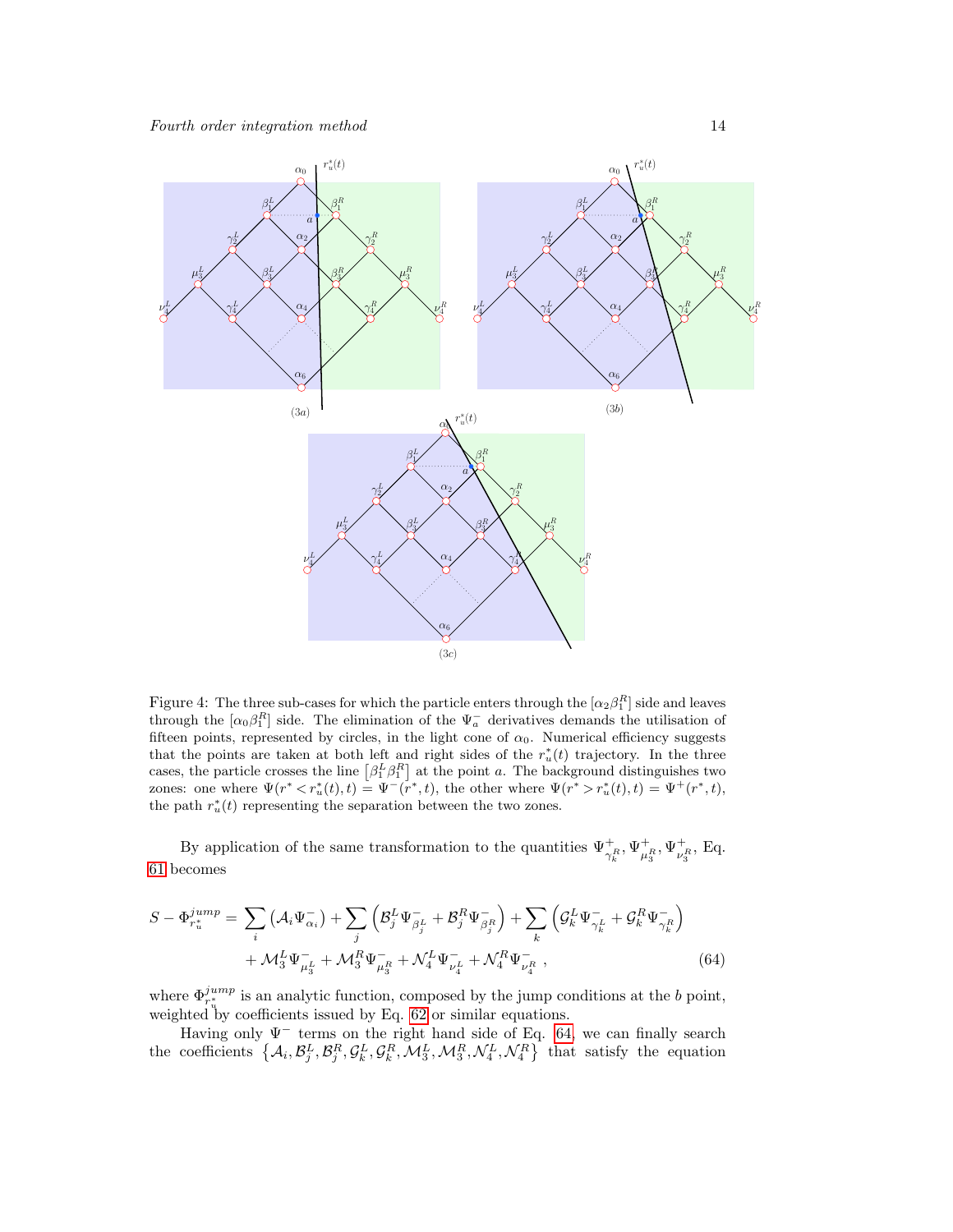<span id="page-14-0"></span>
$$
\hat{S} = S - \Phi_{r_u^*}^{jump}, \text{ that is}
$$
\n
$$
c_0 \Psi_b^- + c_1 \partial_t \Psi_b^- + c_2 \partial_t^2 \Psi_b^- + c_3 \partial_t^3 \Psi_b^- + c_4 \partial_t^4 \Psi_b^- =
$$
\n
$$
\sum_i \left( \mathcal{A}_i \Psi_{\alpha_i}^- \right) + \sum_j \left( \mathcal{B}_j^L \Psi_{\beta_j^L}^- + \mathcal{B}_j^R \Psi_{\beta_j^R}^- \right) + \sum_k \left( \mathcal{G}_k^L \Psi_{\gamma_k^L}^- + \mathcal{G}_k^R \Psi_{\gamma_k^R}^- \right)
$$
\n
$$
+ \mathcal{M}_3^L \Psi_{\mu_3^L}^- + \mathcal{M}_3^R \Psi_{\mu_3^R}^- + \mathcal{N}_4^L \Psi_{\nu_4^L}^- + \mathcal{N}_4^R \Psi_{\nu_4^R}^- \,. \tag{65}
$$

Using the notation of Eqs. [62,](#page-12-1) [63,](#page-12-2) and by injection of Eqs. [55-59,](#page-10-0) a Taylor expansion of fourth order at the b point is applied to the right-hand side of Eq. [65.](#page-14-0) The system can be cast in a matrix form

$$
\mathbb{T} \cdot \mathbb{P} = \mathbb{C} \tag{66}
$$

where  $\mathbb{P}$  is the unknown 15-vector formed by the coefficients  $\{\mathcal{A}_i, \mathcal{B}_j^L, \mathcal{B}_j^R, \mathcal{G}_k^L, \mathcal{G}_k^R, \mathcal{M}_3^L, \mathcal{B}_k^R, \mathcal{G}_k^R, \mathcal{B}_k^L, \mathcal{B}_k^R, \mathcal{B}_k^L, \mathcal{B}_k^R, \mathcal{B}_k^L, \mathcal{B}_k^R, \mathcal{B}_k^L, \mathcal{$  $\mathcal{M}^R_3, \mathcal{N}^L_4, \mathcal{N}^R_4\}$ 

$$
\mathbb{P} = (A_2, A_4, A_6, B_1^L, B_3^L, B_1^R, B_3^R, G_2^L, G_4^L, G_2^R, G_4^R, \mathcal{M}_3^L, \mathcal{M}_3^R, \mathcal{N}_4^L, \mathcal{N}_4^R)^t ,\qquad(67)
$$

and  $\mathbb C$  is given by the 15-vector

$$
\mathbb{C} = (c_0, c_1, c_2, c_3, c_4, 0, \cdots, 0)^t, \tag{68}
$$

while  $\mathbb T$  is the (15  $\times$  15) matrix constructed from the Taylor coefficients in Eqs. [55-59](#page-10-0) (see appendix). By inversion of  $\mathbb{T}$ , we get  $\mathbb{P}$  and specifically

$$
\mathcal{A}_2 = \frac{-27}{5}, \quad \mathcal{A}_4 = \frac{-9}{5}, \quad \mathcal{A}_6 = \frac{1}{5},
$$
  
\n
$$
\mathcal{B}_1^L = \mathcal{B}_1^R = \frac{12}{5}, \quad \mathcal{B}_3^L = \mathcal{B}_3^R = \frac{18}{5},
$$
  
\n
$$
\mathcal{G}_2^L = \mathcal{G}_2^R = \frac{-9}{5}, \quad \mathcal{G}_4^L = \mathcal{G}_4^R = \frac{-3}{5},
$$
  
\n
$$
\mathcal{M}_3^L = \mathcal{M}_3^R = \frac{2}{5}, \quad \mathcal{N}_4^L = \mathcal{N}_4^R = 0.
$$

The following equivalences path the last stretch of the way

$$
\Psi_{\alpha_0}^+ = S - \Phi_{r_u^*}^{jump} + \sum_{n=0}^4 c_n \left[ \partial_t^n \Psi \right]_b = S + \Phi_{r_u^*(t_b)}^{(1)} \,, \tag{69}
$$

and explicitly, we get

$$
\Psi_{\alpha_0}^+ = -\frac{27}{5} \Psi_{\alpha_2}^- - \frac{9}{5} \Psi_{\alpha_4}^- + \frac{1}{5} \Psi_{\alpha_6}^- + \frac{12}{5} \left( \Psi_{\beta_1^L}^- + \Psi_{\beta_1^R}^+ \right) + \frac{18}{5} \left( \Psi_{\beta_3^L}^- + \Psi_{\beta_3^R}^+ \right) \n- \frac{9}{5} \left( \Psi_{\gamma_2^L}^- + \Psi_{\gamma_2^R}^+ \right) + \frac{3}{5} \left( \Psi_{\gamma_4^L}^- + \Psi_{\gamma_4^R}^+ \right) - \frac{2}{5} \left( \Psi_{\mu_3^L}^- + \Psi_{\mu_3^R}^+ \right) + \Phi_{r_u^*(t_b)}^{(1)} , \tag{70}
$$

where  $\Psi_{\beta_3^R}^{\pm} = \Psi_{\beta_3^R}^{\pm}$  for sub-case (1a), and  $\Psi_{\beta_3^R}^{\pm} = \Psi_{\beta_3^R}^-$  for sub-cases (1b,1c);  $\Psi_{\gamma_4^R}^{\pm} = \Psi_{\gamma_4^R}^{\pm}$  for sub-cases (1c); and  $\Phi_{r_u^*(t_b)}^{(1)}$  is an analytic function, that for the (1a) sub-case, it takes the value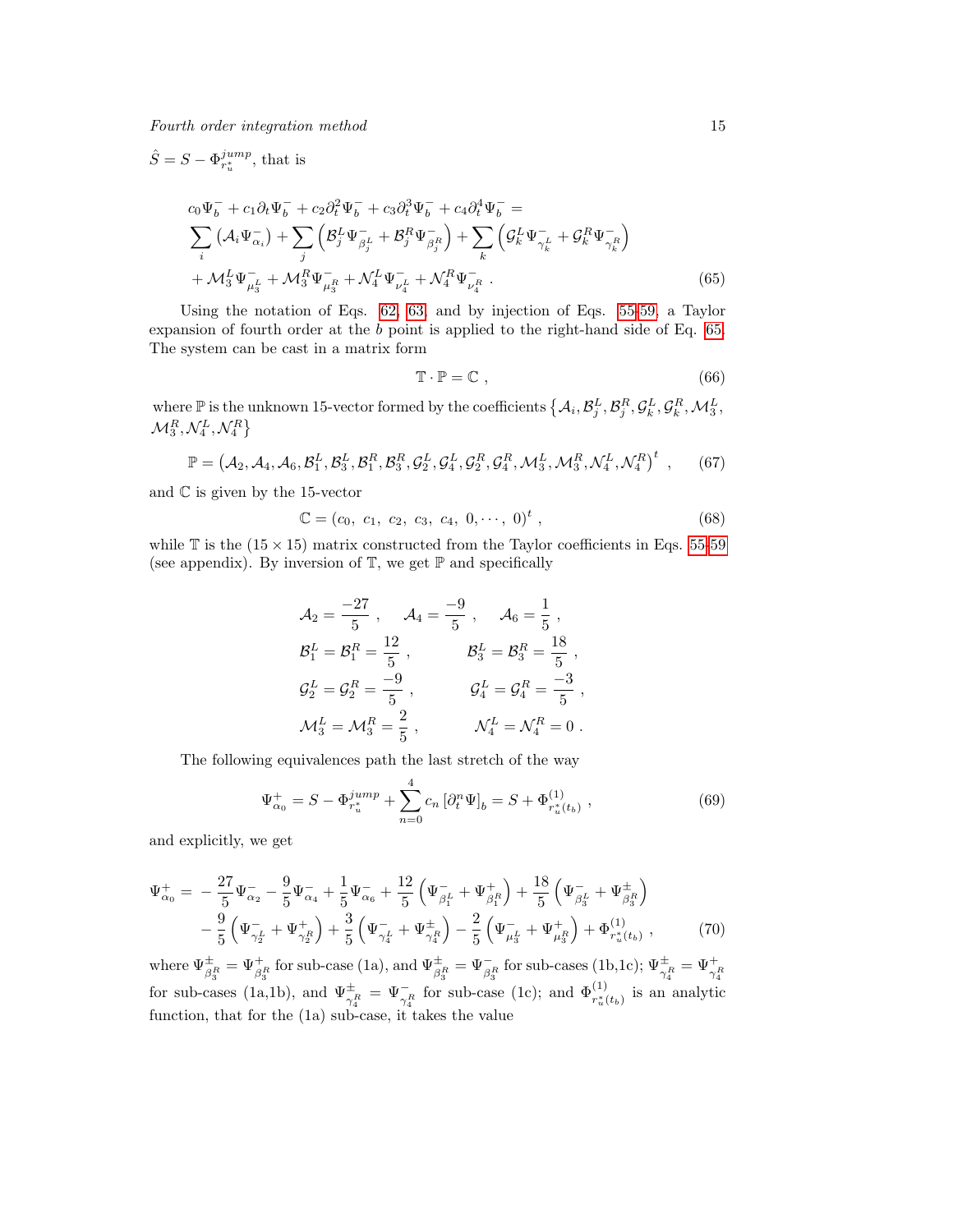$$
\Phi_{r_u^*(t_b)}^{(1a)} = -3 [\Psi]_b - \frac{3 (5 \epsilon_b - 14 h)}{5} [\partial_t \Psi]_b - \frac{3 (\epsilon_b - 2 h) (5 \epsilon_b - 18 h)}{10} [\partial_t^2 \Psi]_b \n- \frac{5 \epsilon_b^3 - 42 h \epsilon_b^2 + 108 h^2 \epsilon_b - 96 h^3}{10} [\partial_t^3 \Psi]_b \n- \frac{5 \epsilon_b^4 - 56 h \epsilon_b^3 + 216 h^2 \epsilon_b^2 - 384 h^3 \epsilon_b + 240 h^4}{40} [\partial_t^4 \Psi]_b - \frac{12 h}{5} [\partial_{r^*} \Psi]_b \n+ \frac{2 h^3}{5} [\partial_{r^*}^3 \Psi]_b - \frac{12 h (\epsilon_b - 2 h)}{5} [\partial_{r^*} \partial_t \Psi]_b - \frac{6 h (\epsilon_b^2 - 4 h \epsilon_b + 5 h^2)}{5} [\partial_{r^*}^3 \partial_t \Psi]_b \n+ \frac{2 h^3 (\epsilon_b - h)}{5} [\partial_{r^*}^2 \partial_t^2 \Psi]_b - \frac{2 h (\epsilon_b^3 - 6 h \epsilon_b^2 + 15 h^2 \epsilon_b - 11 h^3)}{5} [\partial_{r^*} \partial_t^3 \Psi]_b.
$$
\n(71)

The quantity  $\Phi_{r_u^*}^{(1)}$  varies according to the different sub-cases: for the case (1b) of Fig. [2,](#page-11-0) the point  $\beta_3^R$ , whereas for the case (1c) the points  $\beta_3^R$  and  $\gamma_4^R$  are in the  $r^* < r_u^*$  domain. Therefore

$$
\Phi_{r_u^*(t_b)}^{(1b)} = \frac{6}{10} [\Psi]_b + \frac{3 (\epsilon_b - 4h)}{5} [\partial_t \Psi]_b + \frac{3 (\epsilon_b^2 - 8h \epsilon_b + 18h^2)}{10} [\partial_t^2 \Psi]_b \n+ \frac{\epsilon_b^3 - 12h \epsilon_b^2 + 54h^2 \epsilon_b - 66h^3}{10} [\partial_t^3 \Psi]_b \n+ \frac{\epsilon_b^4 - 16h \epsilon_b^3 + 108h^2 \epsilon_b^2 - 264h^3 \epsilon_b + 246h^4}{40} [\partial_t^4 \Psi]_b \n+ \frac{6h}{5} [\partial_{r^*} \Psi]_b + \frac{9h^2}{5} [\partial_{r^*}^2 \Psi]_b + h^3 [\partial_{r^*}^3 \Psi]_b + \frac{3h^4}{20} [\partial_{r^*}^4 \Psi]_b \n+ \frac{6h (\epsilon_b - 5h)}{5} [\partial_{r^*} \partial_t \Psi]_b + \frac{9h^2 (\epsilon_b - 3h)}{5} [\partial_{r^*}^2 \partial_t \Psi]_b \n+ \frac{3h (\epsilon_b^2 - 10h \epsilon_b + 17h^2)}{5} [\partial_{r^*}^3 \partial_t \Psi]_b + \frac{9h^2 (\epsilon_b - 3h)^2}{10} [\partial_{r^*} \partial_t^2 \Psi]_b \n+ \frac{h^3 (5 \epsilon_b - 11h)}{5} [\partial_{r^*}^2 \partial_t^2 \Psi]_b + \frac{h (\epsilon_b^3 - 15h \epsilon_b^2 + 51h^2 \epsilon_b - 59h^3)}{5} [\partial_{r^*} \partial_t^3 \Psi]_b ,
$$
\n(72)

$$
\Phi_{r_u^*(t_b)}^{(1c)} = \frac{3 h^2}{5} \left[ \partial_t^2 \Psi \right]_b + \frac{h^2 (3 \epsilon_b - h)}{5} \left[ \partial_t^3 \Psi \right]_b + \frac{h^2 (6 \epsilon_b^2 - 4 h \epsilon_b - 5 h^2)}{20} \left[ \partial_t^4 \Psi \right]_b \n+ \frac{3 h^2}{5} \left[ \partial_{r^*}^2 \Psi \right]_b + \frac{h^3}{5} \left[ \partial_{r^*}^3 \Psi \right]_b - \frac{h^4}{4} \left[ \partial_{r^*}^4 \Psi \right]_b - \frac{6 h^2}{5} \left[ \partial_{r^*} \partial_t \Psi \right]_b \n+ \frac{3 h^2 (\epsilon_b - h)}{5} \left[ \partial_{r^*}^2 \partial_t \Psi \right]_b - \frac{3 h^2 (2 \epsilon_b - h)}{5} \left[ \partial_{r^*}^3 \partial_t \Psi \right]_b \n+ \frac{3 h^2 (\epsilon_b^2 - 2 h \epsilon_b - 5 h^2)}{10} \left[ \partial_{r^*} \partial_t^2 \Psi \right]_b + \frac{h^3 (\epsilon_b + 5 h)}{5} \left[ \partial_{r^*}^2 \partial_t^2 \Psi \right]_b \n- \frac{h^2 (3 \epsilon_b^2 - 3 h \epsilon_b - 5 h^2)}{5} \left[ \partial_{r^*} \partial_t^3 \Psi \right]_b . \tag{73}
$$

We thus have obtained, without direct integration of the singular source and the potential term, the value of the upper node. The equations shows three types of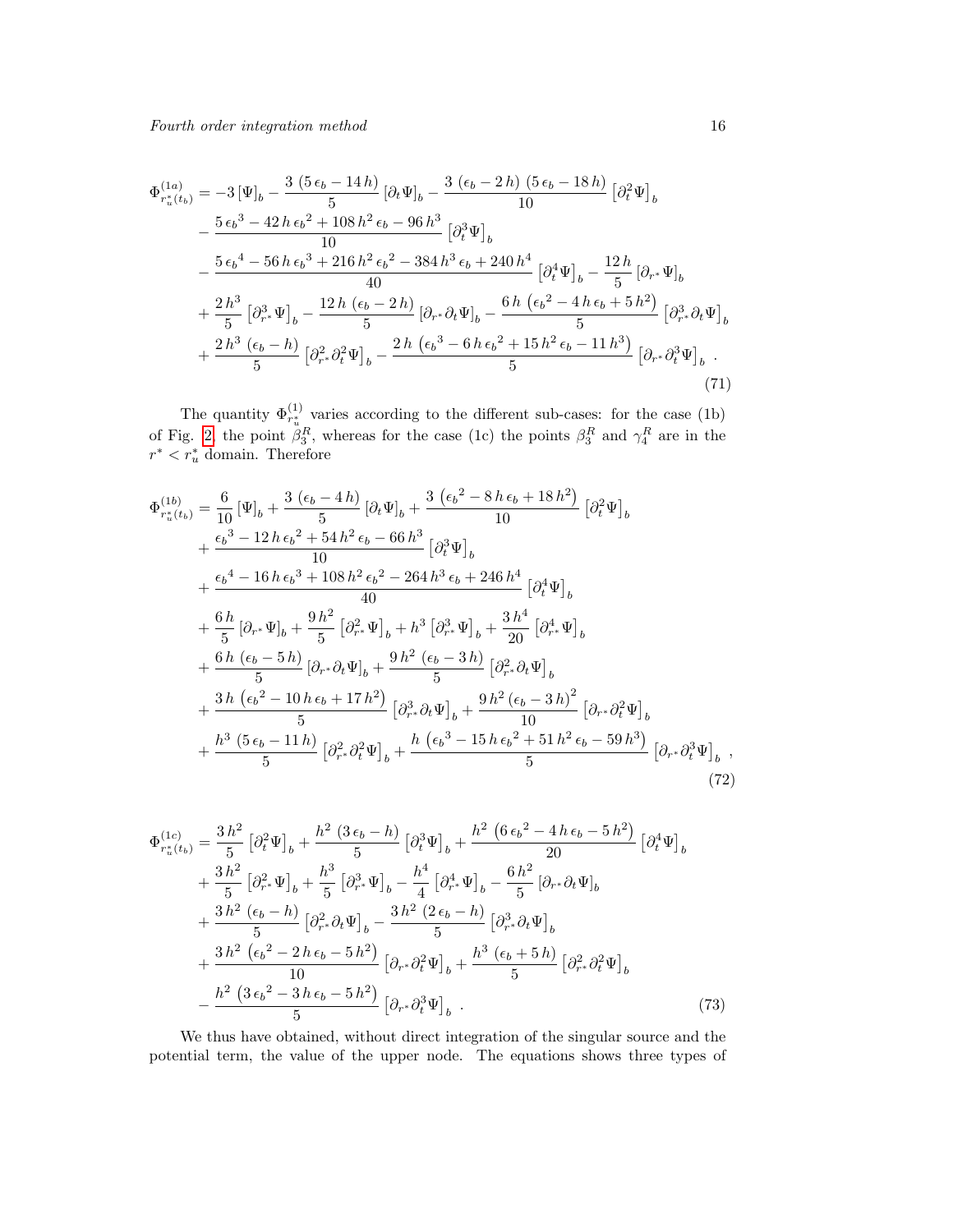terms: the preceding node values of the same cell, the jump conditions which are fully analytical quantities, and the wave function values at adjacent cells. Incidentally, at first order [\[21\]](#page-22-8), the latter type of terms disappears and a simpler expression is obtained.

Similar relations are found for the other two remaining cases. For case 2, Fig. [3,](#page-12-0) we obtain (having defined the shift  $\epsilon_a = t_{\beta_1^R} - r_a^*$ )

$$
\Psi_{\alpha_0}^+ = -\frac{27}{5} \Psi_{\alpha_2}^+ - \frac{9}{5} \Psi_{\alpha_4}^+ + \frac{1}{5} \Psi_{\alpha_6}^+ + \frac{12}{5} \left( \Psi_{\beta_1^L}^- + \Psi_{\beta_1^R}^+ \right) + \frac{18}{5} \left( \Psi_{\beta_3^L}^- + \Psi_{\beta_3^R}^+ \right) \n- \frac{9}{5} \left( \Psi_{\gamma_2^L}^- + \Psi_{\gamma_2^R}^+ \right) + \frac{3}{5} \left( \Psi_{\gamma_4^L}^- + \Psi_{\gamma_4^R}^+ \right) - \frac{2}{5} \left( \Psi_{\mu_3^L}^- + \Psi_{\mu_3^R}^+ \right) + \Phi_{r_u^*(t_\alpha)}^{(2)} . \tag{74}
$$

where  $\Psi_{\alpha_4}^{\pm} = \Psi_{\alpha_4}^+$  for sub-cases (2a,2b), and  $\Psi_{\alpha_4}^{\pm} = \Psi_{\alpha_4}^-$  for sub-case (2c);  $\Psi_{\alpha_6}^{\pm} = \Psi_{\alpha_6}^+$ for sub-case (2a), and  $\Psi^{\pm}_{\alpha_6} = \Psi^-_{\alpha_6}$  for sub-cases (2b,2c). For the (2a) sub-case,  $\Phi^{(2)}_{r_u^*(t_a)}$ takes the following value

$$
\Phi_{r_u^*(t_a)}^{(2a)} = 4 [\Psi]_a - \frac{22 h}{5} [\partial_t \Psi]_a + \frac{22 h^2}{5} [\partial_t^2 \Psi]_a - \frac{7 h^3}{3} [\partial_t^3 \Psi]_a + \frac{17 h^4}{30} [\partial_t^4 \Psi]_a \n+ \frac{4 (5 \epsilon_a - 8 h)}{5} [\partial_{r^*} \Psi]_a + \frac{2 (\epsilon_a - h) (5 \epsilon_a - 11 h)}{5} [\partial_{r^*}^2 \Psi]_a \n+ \frac{2 (5 \epsilon_a^3 - 24 h \epsilon_a^2 + 33 h^2 \epsilon_a - 11 h^3)}{15} [\partial_{r^*}^3 \Psi]_a \n+ \frac{(\epsilon_a - h) (5 \epsilon_a^3 - 27 h \epsilon_a^2 + 39 h^2 \epsilon_a - 5 h^3)}{30} [\partial_{r^*}^4 \Psi]_a \n- \frac{2 h (11 \epsilon_a - 17 h)}{5} [\partial_{r^*} \partial_t \Psi]_a - \frac{h (\epsilon_a - h) (11 \epsilon_a - 23 h)}{5} [\partial_{r^*}^2 \partial_t \Psi]_a \n+ \frac{2 h^2 (11 \epsilon_a - 17 h)}{5} [\partial_{r^*} \partial_t^2 \Psi]_a - \frac{h (\epsilon_a - h)^2 (11 \epsilon_a - 29 h)}{15} [\partial_{r^*}^3 \partial_t \Psi]_a \n+ \frac{h^3 (\epsilon_b + 5 h)}{5} [\partial_{r^*}^2 \partial_t^2 \Psi]_b - \frac{h^3 (35 \epsilon_a - 41 h)}{15} [\partial_{r^*} \partial_t^3 \Psi]_a.
$$
\n(75)

For the same preceding reason, the sub-cases (2b, 2c) differ as the points  $\alpha_4$  and  $\alpha_6$  are or aren't in the  $r^* > r_u^*$  domain. Therefore, we have

$$
\Phi_{r_u^*(t_a)}^{(2b)} = \frac{42}{10} [\Psi]_a - \frac{27 h}{5} [\partial_t \Psi]_a + \frac{69 h^2}{10} [\partial_t^2 \Psi]_a - \frac{13 h^3}{2} [\partial_t^3 \Psi]_a + \frac{231 h^4}{40} [\partial_t^4 \Psi]_a \n+ \frac{3 (7 \epsilon_a - 11 h)}{5} [\partial_{r^*} \Psi]_a + \frac{3 (\epsilon_a - h) (7 \epsilon_a - 15 h)}{10} [\partial_{r^*}^2 \Psi]_a \n+ \frac{7 \epsilon_a^3 - 33 h \epsilon_a^2 + 45 h^2 \epsilon_a - 15 h^3}{10} [\partial_{r^*}^3 \Psi]_a \n+ \frac{(\epsilon_a - h) (7 \epsilon_a^3 - 37 h \epsilon_a^2 + 53 h^2 \epsilon_a - 7 h^3)}{40} [\partial_{r^*}^4 \Psi]_a \n- \frac{3 h (9 \epsilon_a - 13 h)}{5} [\partial_{r^*} \partial_t \Psi]_a - \frac{3 h (\epsilon_a - h) (9 \epsilon_a - 17 h)}{10} [\partial_{r^*}^2 \partial_t \Psi]_a \n+ \frac{3 h^2 (23 \epsilon_a - 31 h)}{10} [\partial_{r^*} \partial_t^2 \Psi]_a - \frac{3 h (\epsilon_a - h)^2 (3 \epsilon_a - 7 h)}{10} [\partial_{r^*}^3 \partial_t \Psi]_a \n+ \frac{h^2 (\epsilon_a - h) (157 \epsilon_a - 109 h)}{20} [\partial_{r^*}^2 \partial_t^2 \Psi]_a - \frac{h^3 (65 \epsilon_a - 69 h)}{10} [\partial_{r^*} \partial_t^3 \Psi]_a ,
$$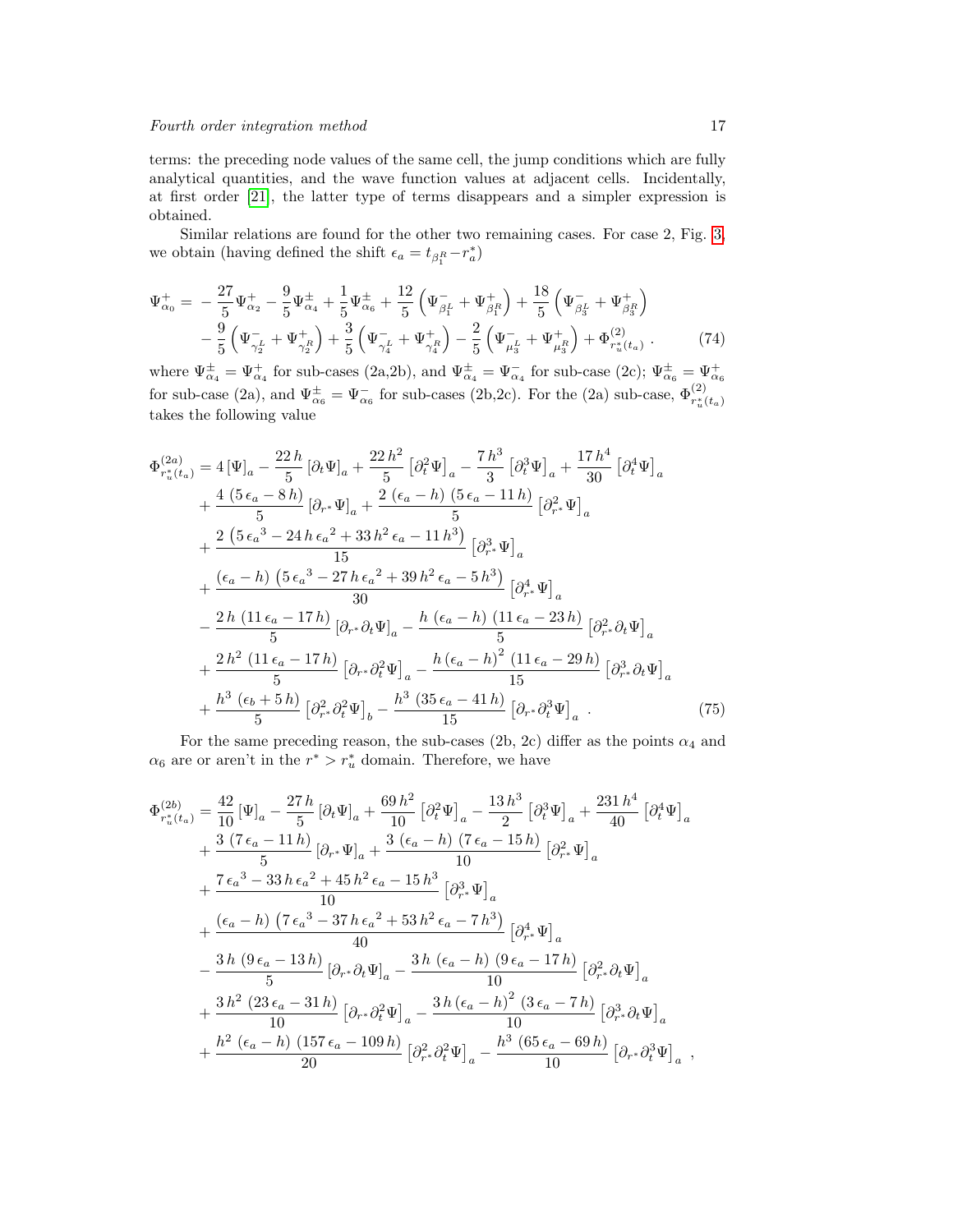(76)

$$
\Phi_{r_u^*(t_a)}^{(2c)} = \frac{24}{10} [\Psi]_a - \frac{6 h^2}{5} [\partial_t^2 \Psi]_a + \frac{8 h^3}{5} [\partial_t^3 \Psi]_a - \frac{3 h^4}{10} [\partial_t^4 \Psi]_a \n+ \frac{12 (\epsilon_a - 2 h)}{5} [\partial_{r^*} \Psi]_a + \frac{6 (\epsilon_a - 3 h) (\epsilon_a - h)}{5} [\partial_{r^*}^2 \Psi]_a \n+ \frac{2 (\epsilon_a^3 - 6 h \epsilon_a^2 + 9 h^2 \epsilon_a - 3 h^3)}{5} [\partial_{r^*}^3 \Psi]_a \n+ \frac{(\epsilon_a - h) (\epsilon_a^3 - 7 h \epsilon_a^2 + 11 h^2 \epsilon_a - h^3)}{10} [\partial_{r^*}^4 \Psi]_a + \frac{12 h^2}{5} [\partial_{r^*} \partial_t \Psi]_a \n+ \frac{12 h^2 (\epsilon_a - h)}{5} [\partial_{r^*}^2 \partial_t \Psi]_a - \frac{6 h^2 (\epsilon_a + h)}{5} [\partial_{r^*} \partial_t^2 \Psi]_a \n+ \frac{6 h^2 (\epsilon_a - h)^2}{5} [\partial_{r^*}^3 \partial_t \Psi]_a + \frac{h^2 (\epsilon_a - h) (19 \epsilon_a - 7 h)}{5} [\partial_{r^*}^2 \partial_t^2 \Psi]_a \n+ \frac{2 h^3 (4 \epsilon_a - 3 h)}{5} [\partial_{r^*} \partial_t^3 \Psi]_a . \tag{77}
$$

Finally for case 3, Fig. [4,](#page-13-0) we have

$$
\Psi_{\alpha_0}^- = -\frac{27}{5} \Psi_{\alpha_2}^- - \frac{9}{5} \Psi_{\alpha_4}^- + \frac{1}{5} \Psi_{\alpha_6}^- + \frac{12}{5} \left( \Psi_{\beta_1^L}^- + \Psi_{\beta_1^R}^+ \right) + \frac{18}{5} \left( \Psi_{\beta_3^L}^- + \Psi_{\beta_3^R}^+ \right) \n- \frac{9}{5} \left( \Psi_{\gamma_2^L}^- + \Psi_{\gamma_2^R}^+ \right) + \frac{3}{5} \left( \Psi_{\gamma_4^L}^- + \Psi_{\gamma_4^R}^+ \right) - \frac{2}{5} \left( \Psi_{\mu_3^L}^- + \Psi_{\mu_3^R}^+ \right) + \Phi_{r_u^*(t_{\alpha})}^{(3)},
$$
\n(78)

where  $\Psi_{\beta_3^R}^{\pm} = \Psi_{\beta_3^R}^{\pm}$  for sub-case (3a), and  $\Psi_{\beta_3^R}^{\pm} = \Psi_{\beta_3^R}^-$  for sub-cases (3b,3c);  $\Psi_{\gamma_4^R}^{\pm} = \Psi_{\gamma_4^R}^{\pm}$  for sub-cases (3a,3b), and  $\Psi_{\gamma_4^R}^{\pm} = \Psi_{\gamma_4^R}^-$  for sub-case (3c); a

$$
\Phi_{r_u^*(t_a)}^{(3a)} = -4 [\Psi]_a + \frac{22 h}{5} [\partial_t \Psi]_a - \frac{22 h^2}{5} [\partial_t^2 \Psi]_a + \frac{7 h^3}{3} [\partial_t^3 \Psi]_a - \frac{17 h^4}{30} [\partial_t^4 \Psi]_a \n- \frac{4 (5 \epsilon_a - 2 h)}{5} [\partial_{r^*} \Psi]_a - \frac{2 (\epsilon_a - h) (5 \epsilon_a + h)}{5} [\partial_{r^*}^2 \Psi]_a \n- \frac{2 (5 \epsilon_a^3 - 6 h \epsilon_a^2 - 3 h^2 \epsilon_a + h^3)}{15} [\partial_{r^*}^3 \Psi]_a \n- \frac{(\epsilon_a - h) (5 \epsilon_a^3 - 3 h \epsilon_a^2 - 9 h^2 \epsilon_a - 5 h^3)}{30} [\partial_{r^*}^4 \Psi]_a \n+ \frac{2 h (11 \epsilon_a - 5 h)}{5} [\partial_{r^*} \partial_t \Psi]_a + \frac{h (\epsilon_a - h) (11 \epsilon_a + h)}{5} [\partial_{r^*}^2 \partial_t \Psi]_a \n- \frac{2 h^2 (11 \epsilon_a - 5 h)}{5} [\partial_{r^*} \partial_t^2 \Psi]_a + \frac{h (\epsilon_a - h)^2 (11 \epsilon_a + 7 h)}{15} [\partial_{r^*}^3 \partial_t \Psi]_a \n+ \frac{h^2 (\epsilon_a - h) (11 \epsilon_a + h)}{5} [\partial_{r^*}^2 \partial_t^2 \Psi]_a + \frac{h^3 (35 \epsilon_a - 29 h)}{15} [\partial_{r^*} \partial_t^3 \Psi]_a , \qquad (79)
$$

$$
\Phi_{r_u^*(t_a)}^{(3b)} = -\frac{2}{5} \left[ \Psi_{a} - \frac{14 h}{5} \left[ \partial_t \Psi_{a} + \frac{14 h^2}{5} \left[ \partial_t^2 \Psi \right]_a - \frac{37 h^3}{15} \left[ \partial_t^3 \Psi \right]_a + \frac{11 h^4}{6} \left[ \partial_t^4 \Psi \right]_a \right. \\
- \frac{2 \left( \epsilon_a - 4 h \right)}{5} \left[ \partial_{r^*} \Psi \right]_a - \frac{\epsilon_a^2 - 8 h \epsilon_a - 2 h^2}{5} \left[ \partial_{r^*}^2 \Psi \right]_a
$$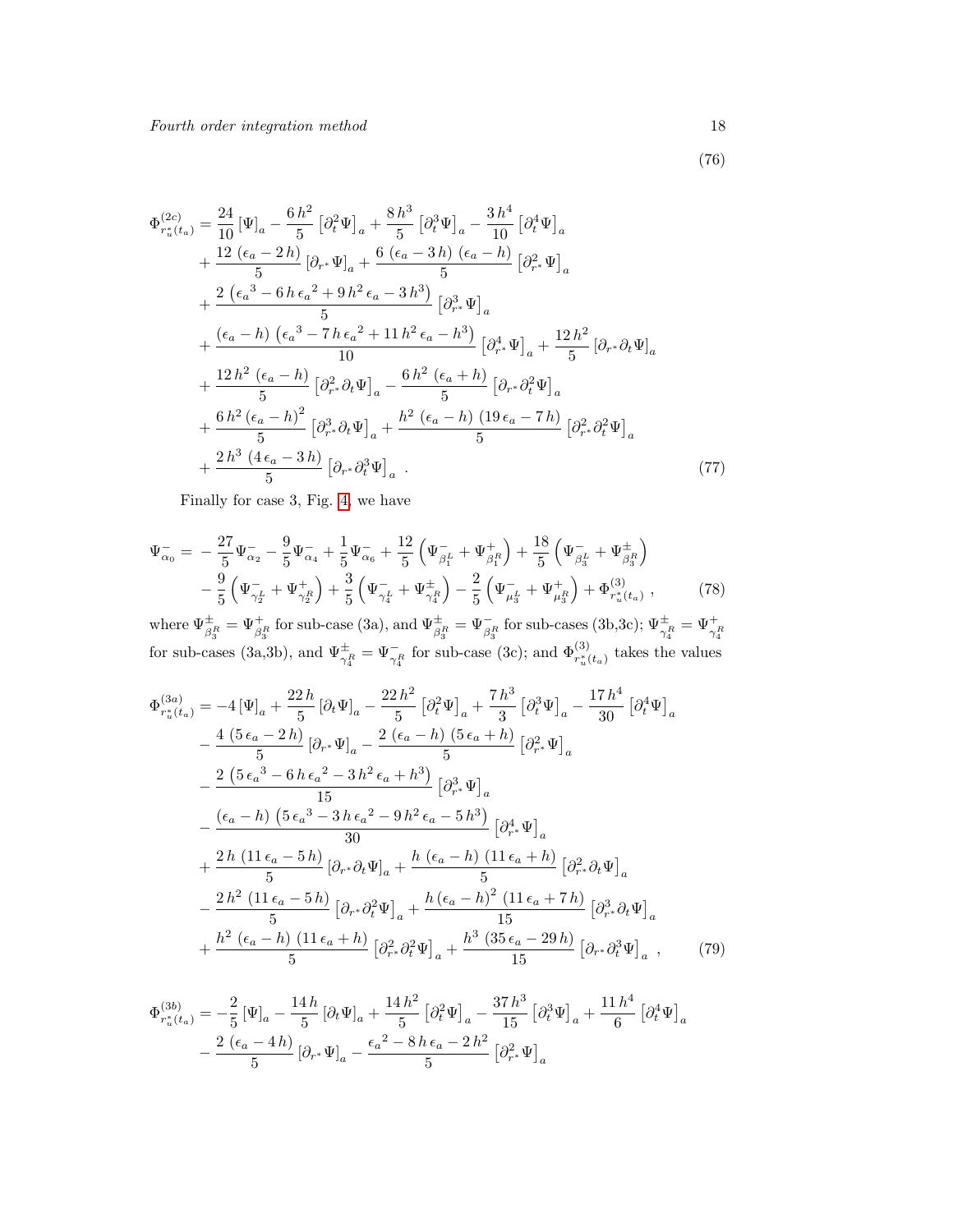$$
-\frac{\epsilon_a^{3} - 12 h \epsilon_a^{2} - 6 h^{2} \epsilon_a + 2 h^{3}}{15} \left[\partial_{r^*}^{3} \Psi\right]_a
$$
  
 
$$
-\frac{\epsilon_a^{4} - 16 h \epsilon_a^{3} - 12 h^{2} \epsilon_a^{2} + 8 h^{3} \epsilon_a + 10 h^{4}}{60} \left[\partial_{r^*}^{4} \Psi\right]_a
$$
  
 
$$
-\frac{2 h \left(7 \epsilon_a + 5 h\right)}{5} \left[\partial_{r^*} \partial_t \Psi\right]_a - \frac{h \left(7 \epsilon_a^{2} + 10 h \epsilon_a + h^{2}\right)}{5} \left[\partial_{r^*}^{2} \partial_t \Psi\right]_a
$$
  
 
$$
+\frac{2 h^{2} \left(7 \epsilon_a + 5 h\right)}{5} \left[\partial_{r^*} \partial_t^{2} \Psi\right]_a - \frac{h \left(7 \epsilon_a^{3} + 15 h \epsilon_a^{2} + 3 h^{2} \epsilon_a - 7 h^{3}\right)}{15} \left[\partial_{r^*}^{3} \partial_t \Psi\right]_a
$$
  
 
$$
-\frac{h^{2} \left(7 \epsilon_a^{2} + 10 h \epsilon_a + h^{2}\right)}{5} \left[\partial_{r^*}^{2} \partial_t^{2} \Psi\right]_a - \frac{h^{3} \left(37 \epsilon_a + 29 h\right)}{15} \left[\partial_{r^*} \partial_t^{3} \Psi\right]_a , \quad (80)
$$

$$
\Phi_{r_u^*(t_a)}^{(3c)} = -[\Psi]_a - h[\partial_t \Psi]_a + \frac{h^2}{10} [\partial_t^2 \Psi]_a + \frac{7h^3}{30} [\partial_t^3 \Psi]_a - \frac{23h^4}{120} [\partial_t^4 \Psi]_a
$$
  
+  $(h - \epsilon_a) [\partial_{r^*} \Psi]_a - \frac{5\epsilon_a^2 - 10h \epsilon_a - h^2}{10} [\partial_{r^*}^2 \Psi]_a$   

$$
- \frac{5\epsilon_a^3 - 15h \epsilon_a^2 - 3h^2 \epsilon_a + 7h^3}{30} [\partial_{r^*}^3 \Psi]_a
$$
  

$$
- \frac{5\epsilon_a^4 - 20h \epsilon_a^3 - 6h^2 \epsilon_a^2 + 28h^3 \epsilon_a + 23h^4}{120} [\partial_{r^*}^4 \Psi]_a
$$
  

$$
- \frac{h (5\epsilon_a + h)}{5} [\partial_{r^*} \partial_t \Psi]_a - \frac{h (\epsilon_a - h) (5\epsilon_a + 7h)}{10} [\partial_{r^*}^2 \partial_t \Psi]_a
$$
  
+ 
$$
\frac{h^2 (\epsilon_a - 7h)}{10} [\partial_{r^*} \partial_t^2 \Psi]_a - \frac{h (5\epsilon_a^3 + 3h \epsilon_a^2 - 21h^2 \epsilon_a - 23h^3)}{30} [\partial_{r^*}^3 \partial_t \Psi]_a
$$
  

$$
- \frac{h^2 (\epsilon_a^2 - 14h \epsilon_a - 23h^2)}{20} [\partial_{r^*}^2 \partial_t^2 \Psi]_a + \frac{h^3 (7\epsilon_a + 23h)}{30} [\partial_{r^*} \partial_t^3 \Psi]_a.
$$
 (81)

The jump conditions in the tortoise  $r^*$  relate to those previously computed in the  $r$ variable (the relations for mixed derivatives  $(r^*, t)$  are easily inferred)

$$
\left[\Psi_{,r^{*}}\right] \qquad \qquad = f_{r_{u}}\left[\Psi_{,r}\right] \;, \tag{82}
$$

$$
\left[\Psi_{,r^{*}r^{*}}\right] = f_{r_{u}}f'_{r_{u}}\left[\Psi_{,r}\right] + f_{r_{u}}^{2}\left[\Psi_{,rr}\right],\tag{83}
$$

$$
\left[\Psi_{,r^{*}r^{*}r^{*}}\right] = f_{r_{u}}\left(f'^{2} + ff''\right)_{r_{u}}\left[\Psi_{,r}\right] + 3f_{r_{u}}^{2}f'_{r_{u}}\left[\Psi_{,rr}\right] + f_{r_{u}}^{3}\left[\Psi_{,rrr}\right] ,\tag{84}
$$

$$
\left[\Psi_{,r^*r^*r^*r^*}\right] = f_{r_u} \left(f'^3 + 4ff'f'' + f^2f'''\right)_{r_u} \left[\Psi_{,r}\right] + f_{r_u}^2 \left(7f'^2 + 4ff''\right)_{r_u} \left[\Psi_{,rr}\right] + 6f_{r_u}^3 f'_{r_u} \left[\Psi_{,rrr}\right] + f_{r_u}^4 \left[\Psi_{,rrrr}\right] .
$$
\n(85)

## 5. Numerical implementation

Waveforms at infinity and at the particle position at first order are to be found in [\[21\]](#page-22-8), as well as comparisons with other methods. Herein we are concerned on the numerical improvement. To this end, we have considered a distant observer, located at  $r^* = 400(2M)$ . The observer is reached by a pulse produced by a Gaussian, time-symmetric perturbation

$$
\Psi(r^*,t)_{t=0} = \exp\left[-(r^* - r_0^*)^2\right] \,,\tag{86}
$$

$$
\partial_t \Psi(r^*,t)_{t=0} = 0 \tag{87}
$$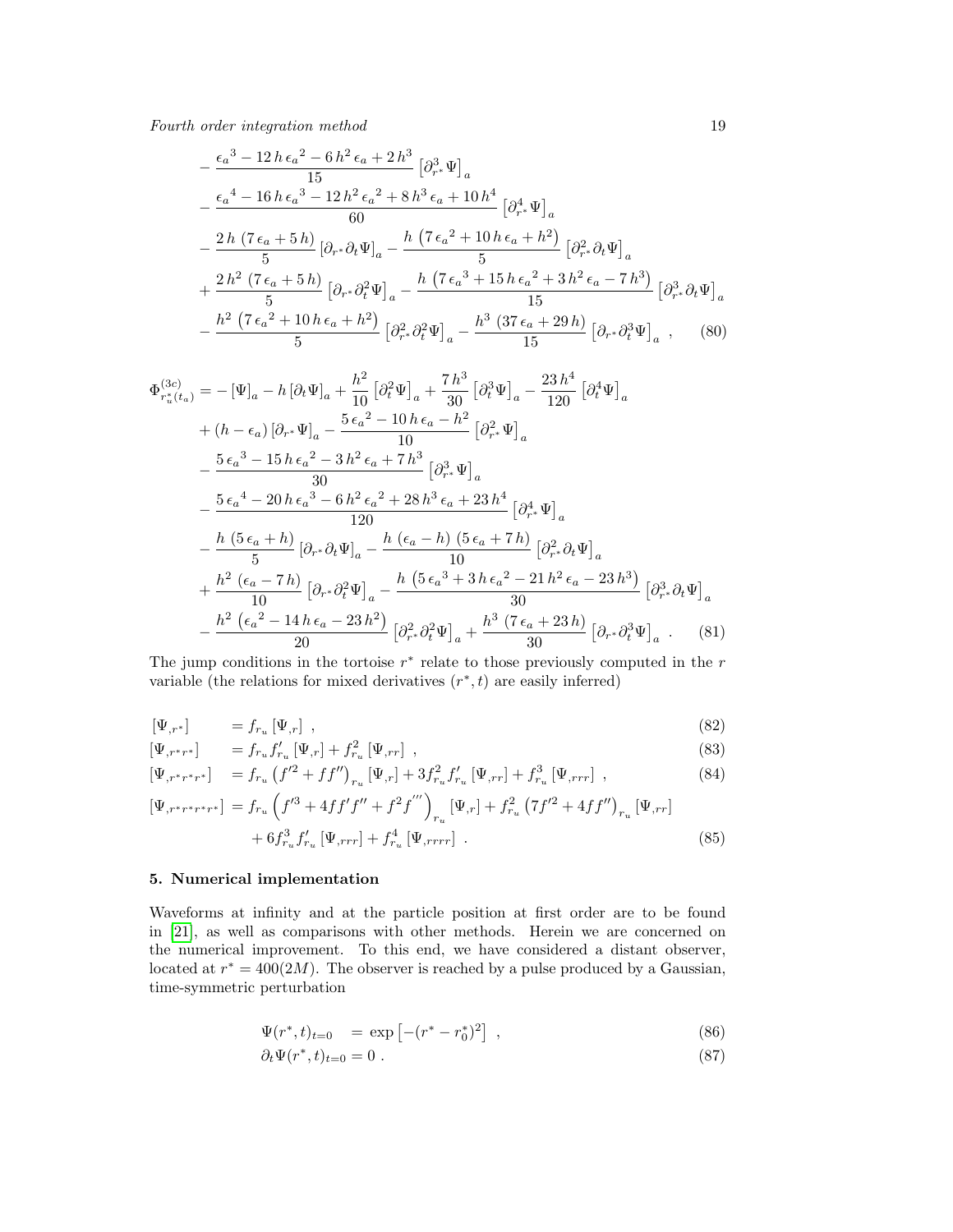Fig. [5,](#page-19-0) obtained for  $r_{u0} = 5(2M)$ , shows the waveform produced in the homogeneous case. The convergence rate is computed as  $(\epsilon^{(n)}(\xi))$  is the unknown error function of order  $\approx 1$ )

$$
n = \log \left| \frac{\Psi(4h) - \Psi(2h)}{\Psi(2h) - \Psi(h)} \right| / \log(2) + \log \left| \epsilon^{(n)}(\xi) \right| / \log(2) . \tag{88}
$$

<span id="page-19-0"></span>

<span id="page-19-1"></span>Figure 5: The waveform,  $r_{u0} = 5(2M)$ , of a Gaussian, time-symmetric initial pulse. The observer is located at  $r^* = 400(2M)$ .



Figure 6: Convergence rates of the fourth and second order algorithms,  $r_{u0} = 5(2M)$ .

Fig. [6,](#page-19-1) obtained for  $r_{u0} = 5(2M)$ , shows the fourth and second order convergence rates (we remind that the first order code [\[21\]](#page-22-8) includes empty cells dealt at second order).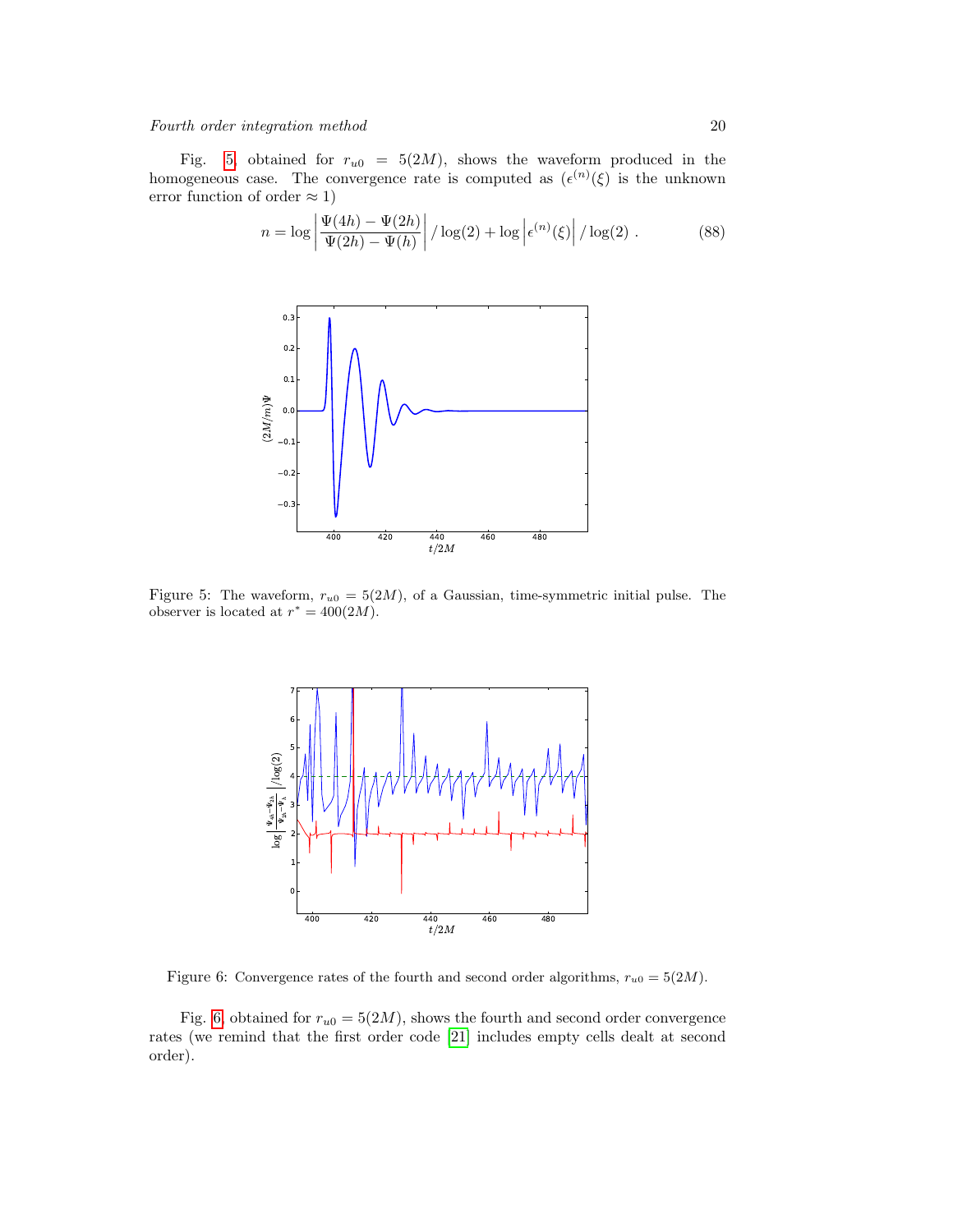## 6. Conclusions

We have presented a fourth order novel integration method in time domain for the Zerilli wave equation. We have focused our attention to the even perturbations produced by a particle plunging in a non-rotating black hole. For cells crossed by the particle world line, the forward time wave function value at the upper node of the  $(t, r^*)$  grid cell is obtained by the combination of the preceding node values of the same cell, analytic expressions related to the jump conditions, and the values of the wave function at adjacent cells. In this manner, the numerical integration does not deal directly nor with the source term and the associated singularities, nor with the potential term. In short, the direct integration of the wave equation is avoided. For other cells, we refer instead to already published approaches [\[15\]](#page-22-3).

The scheme has also been applied to circular and eccentric orbits and it will be object of a forthcoming publication.

#### Acknowledgements

The referees are thanked for careful reading and suggestions. The authors wish to acknowledge the FNAK (Fondation Nationale Alfred Kastler), the CJC (Confédération des Jeunes Chercheurs) and all organisations which stand against discrimination of foreign researchers.

## Appendix

Through Eq. [60,](#page-10-1) we have determined the value of  $\Psi$  at the upper node of the cell as function of the analytic jump conditions and of the time derivatives of the wave function up to fourth order. The derivatives are evaluated at the point  $b$  and weighted by five coefficients  $c_0$ ,  $c_1$ ,  $c_2$ ,  $c_3$  and  $c_4$ . Afterwards, the derivatives are converted into a linear combination of the wave function values taken on points at the left and right sides of the trajectory. Indeed, Eq. [65](#page-14-0) represents such a system of linear equations. By injection of Eqs. [56-59](#page-10-0) into Eq. [65,](#page-14-0) we get

$$
\mathcal{A}_{2}T_{\alpha_{2}}^{(0,0)}\Psi_{b}^{-} + \mathcal{A}_{2}T_{\alpha_{2}}^{(0,1)}\partial_{t}\Psi_{b}^{-} + \mathcal{A}_{2}T_{\alpha_{2}}^{(0,2)}\partial_{t}^{2}\Psi_{b}^{-} + \cdots + \mathcal{A}_{2}T_{\alpha_{2}}^{(1,3)}\partial_{r*}\partial_{t}^{3}\Psi_{b}^{-} \qquad \begin{array}{c} c_{0}\Psi_{b}^{-} \\ + \\ + \\ + \end{array} \n\mathcal{A}_{4}T_{\alpha_{4}}^{(0,0)}\Psi_{b}^{-} + \mathcal{A}_{4}T_{\alpha_{4}}^{(0,1)}\partial_{t}\Psi_{b}^{-} + \mathcal{A}_{4}T_{\alpha_{4}}^{(0,2)}\partial_{t}^{2}\Psi_{b}^{-} + \cdots + \mathcal{A}_{4}T_{\alpha_{4}}^{(1,3)}\partial_{r*}\partial_{t}^{3}\Psi_{b}^{-} \qquad \begin{array}{c} c_{0}\Psi_{b}^{-} \\ + \\ + \\ + \\ + \\ + \end{array} \n\mathcal{A}_{2}T_{\alpha_{2}}^{(0,0)}\Psi_{b}^{-} + \mathcal{A}_{4}T_{\alpha_{4}}^{(0,1)}\partial_{t}\Psi_{b}^{-} + \mathcal{A}_{4}T_{\alpha_{4}}^{(0,2)}\partial_{t}^{2}\Psi_{b}^{-} + \cdots + \mathcal{A}_{4}T_{\alpha_{4}}^{(1,3)}\partial_{r*}\partial_{t}^{3}\Psi_{b}^{-} \qquad \begin{array}{c} c_{0}\Psi_{b}^{-} \\ + \\ + \\ c_{3}\partial_{t}^{3}\Psi_{b}^{-} \\ + \\ c_{4}\partial_{t}^{4}\Psi_{b}^{-} \end{array} \qquad (89)
$$

where  $T_p^{(n,m)}$  represent the Taylor series coefficients at p in the neighbourhood of b and the indexes correspond to  $n^{th}$  space and  $m^{th}$  time derivatives. The wave function at  $p$  is thus given by

$$
\Psi_p^{\pm} = \sum_{n+m \leq 4} T_p^{(n,m)} \partial_{r^*}^n \partial_t^m \Psi_b^{\pm} + \mathcal{O}\left(h^5\right) \tag{90}
$$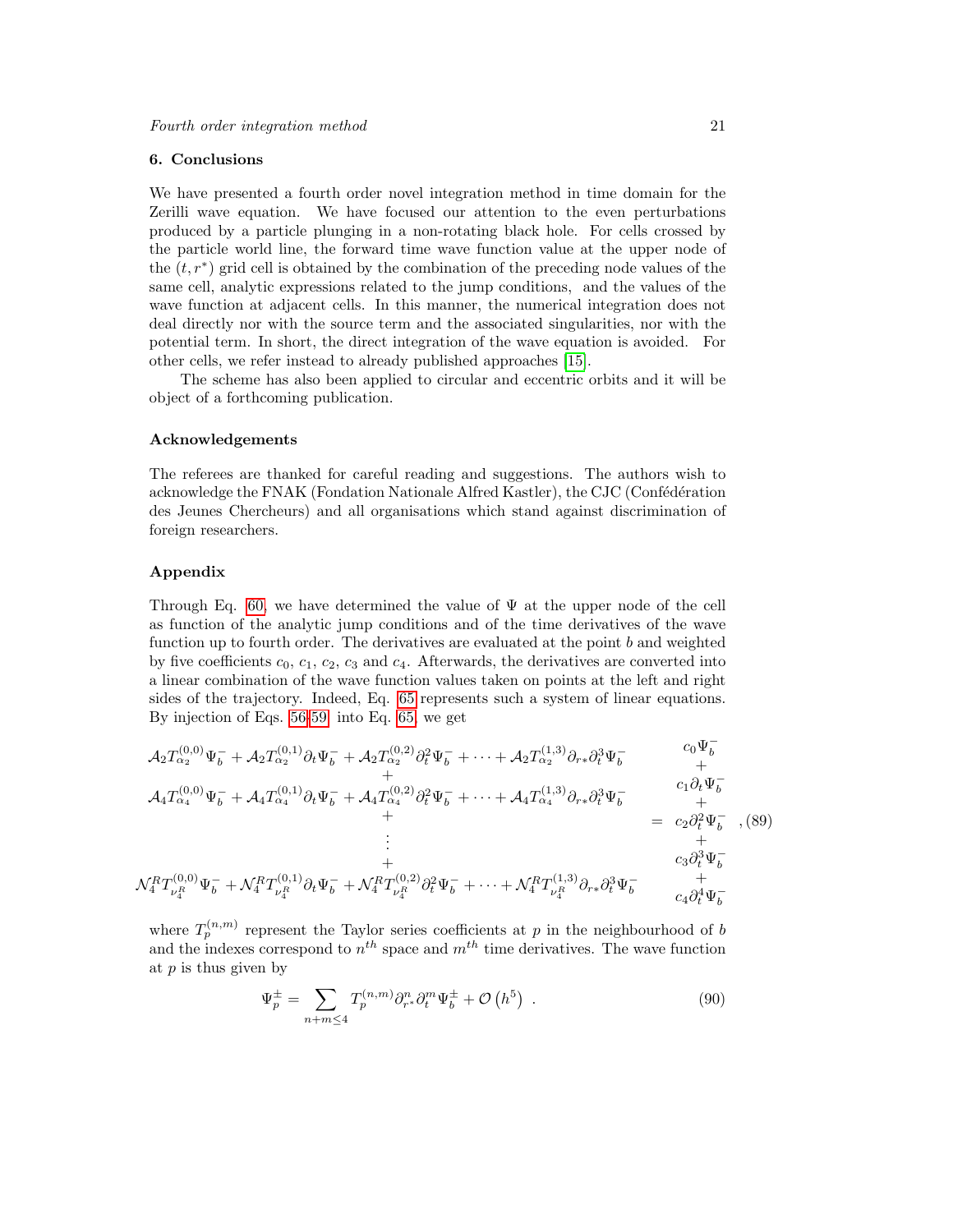An example shows the procedure which is applicable to all cases. We pick the node  $\alpha_2$ , Eq. [55,](#page-10-0) where  $T_{\alpha_2}^{(n,m)} = (-1)^n \frac{(2h - \epsilon_b)^n}{n!}$  $\frac{(-\epsilon_b)^n}{n!}$  and remind that  $T_p^{(0,0)} = 1 \forall p$ . By grouping the derivatives, we get

$$
\begin{aligned}\n\left(\mathcal{A}_{2}T_{\alpha_{2}}^{(0,0)} + \mathcal{A}_{4}T_{\alpha_{4}}^{(0,0)} + \cdots + \mathcal{N}_{4}^{R}T_{\nu_{4}^{R}}^{(0,0)}\right)\Psi_{b}^{-} \\
+ \\
\left(\mathcal{A}_{2}T_{\alpha_{2}}^{(0,1)} + \mathcal{A}_{4}T_{\alpha_{4}}^{(0,1)} + \cdots + \mathcal{N}_{4}^{R}T_{\nu_{4}^{R}}^{(0,1)}\right)\partial_{t}\Psi_{b}^{-} \\
+ \\
\left(\mathcal{A}_{2}T_{\alpha_{2}}^{(0,2)} + \mathcal{A}_{4}T_{\alpha_{4}}^{(0,2)} + \cdots + \mathcal{N}_{4}^{R}T_{\nu_{4}^{R}}^{(0,2)}\right)\partial_{t}^{2}\Psi_{b}^{-} & = c_{2}\partial_{t}^{2}\Psi_{b}^{-} .\n\end{aligned} \tag{91}
$$
\n
$$
\begin{aligned}\n&\vdots \\
\left(\mathcal{A}_{2}T_{\alpha_{2}}^{(1,3)} + \mathcal{A}_{4}T_{\alpha_{4}}^{(1,3)} + \cdots + \mathcal{N}_{4}^{R}T_{\nu_{4}^{R}}^{(1,3)}\right)\partial_{r}\partial_{t}^{3}\Psi_{b}^{-} \\
&\quad + c_{4}\partial_{t}^{4}\Psi_{b}^{-}\n\end{aligned}
$$

By identification, we obtain a linear system, that is cast in the form

$$
\begin{pmatrix}\n1 & \cdots & 1 & \cdots & 1 & \cdots & 1 & \cdots & 1 \\
T_{\alpha_1}^{(0,1)} & \cdots & T_{\beta_1^L}^{(0,1)} & \cdots & T_{\gamma_2^L}^{(0,1)} & \cdots & T_{\mu_3^L}^{(0,1)} & \cdots & T_{\nu_4^R}^{(0,1)} \\
\vdots & \vdots & \vdots & \vdots & \vdots & \vdots & \vdots & \vdots & \vdots \\
T_{\alpha_1}^{(0,4)} & \cdots & T_{\beta_1^L}^{(0,4)} & \cdots & T_{\gamma_2^L}^{(0,4)} & \cdots & T_{\mu_3^L}^{(0,4)} & \cdots & T_{\nu_4^R}^{(0,4)} \\
\vdots & \vdots & \vdots & \vdots & \vdots & \vdots & \vdots & \vdots \\
T_{\alpha_1}^{(1,0)} & \cdots & T_{\beta_1^L}^{(1,0)} & \cdots & T_{\gamma_2^L}^{(1,0)} & \cdots & T_{\mu_3^L}^{(1,0)} & \cdots & T_{\nu_4^R}^{(1,0)} \\
\vdots & \vdots & \vdots & \vdots & \vdots & \vdots & \vdots & \vdots \\
T_{\alpha_1}^{(1,3)} & \cdots & T_{\beta_1^L}^{(1,3)} & \cdots & T_{\gamma_2^L}^{(1,3)} & \cdots & T_{\mu_3^L}^{(1,3)} & \cdots & T_{\mu_4^L}^{(1,3)} \\
\end{pmatrix}\n\begin{pmatrix}\n\mathcal{A}_2 \\
\vdots \\
\mathcal{B}_1^L \\
\vdots \\
\mathcal{G}_2^L \\
\vdots \\
\mathcal{A}_4^L \\
\vdots \\
\mathcal{A}_5^L \\
\vdots \\
\mathcal{A}_6^L \\
\vdots \\
\mathcal{B}_7^L \\
\vdots \\
\mathcal{A}_8^L \\
\vdots \\
\mathcal{A}_9^L \\
\vdots \\
\mathcal{A}_1^L \\
\vdots \\
\mathcal{A}_2^L \\
\vdots \\
\mathcal{A}_3^L \\
\vdots \\
\mathcal{A}_4^L \\
\vdots \\
\mathcal{A}_5^L \\
\vdots \\
\mathcal{A}_6^L \\
\vdots \\
\mathcal{A}_7^L \\
\vdots \\
\mathcal{A}_8^L \\
\
$$

where the upper indexes  $(n, m)$  cover all combinations such that  $n+m \leq 4$ . Finally, by inversion of the  $T$  matrix, the unknown terms of the  $P$  vector are identified.

#### References

- <span id="page-21-0"></span>[1] Blanchet L Spallicci A and Whiting B 2011 Mass and motion in general relativity (Berlin: Springer)
- <span id="page-21-1"></span>[2] Droste J 1915 Kon. Ak. Wetensch. Amsterdam 23 968. English translation: 1915 Proc. Acad. Sci. Amsterdam 17 998
- [3] Droste J 1916 Het zwaartekrachtsveld van een of meer lichamen volgens de theorie van Einstein Doctorate thesis Dir. Lorentz H A (Rijksuniversiteit van Leiden)
- [4] Droste J 1916 Kon. Ak. Wetensch. Amsterdam 25 163. English translation: 1917 Proc. Acad. Sci. Amsterdam 19 197
- <span id="page-21-2"></span>[5] Schwarzschild K 1916 Sitzungsber. Preuss. Akad. Wiss., Phys. Math. Kl. 189. English translation with foreword by Antoci S and Loinger A 1999 [arXiv:physics/9905030v](http://arxiv.org/abs/physics/9905030)1 [physics.hist-ph]
- <span id="page-21-3"></span>[6] Rothman T 2002 Gen. Rel. Grav. 34 1541
- <span id="page-21-4"></span>[7] Regge T and Wheeler J A 1957 Phys. Rev. 108 1063
- <span id="page-21-5"></span>[8] Zerilli F J 1969 The gravitational field of a particle falling in a Schwarzschild geometry analyzed in tensor harmonics, Doctorate thesis Dir. Wheeler J A (Princeton University)
- <span id="page-21-7"></span>[9] Zerilli F J 1970 Phys. Rev. Lett. 24 737
- [10] Zerilli F J 1070 J. Math. Phys. 11 2203
- <span id="page-21-6"></span>[11] Zerilli F J 1970 Phys. Rev. D 2 2141. Erratum, 1973 in Black holes Les Houches 30 July 31 August 1972 ed DeWitt C and DeWitt B (New York: Gordon and Breach Science Publ.)